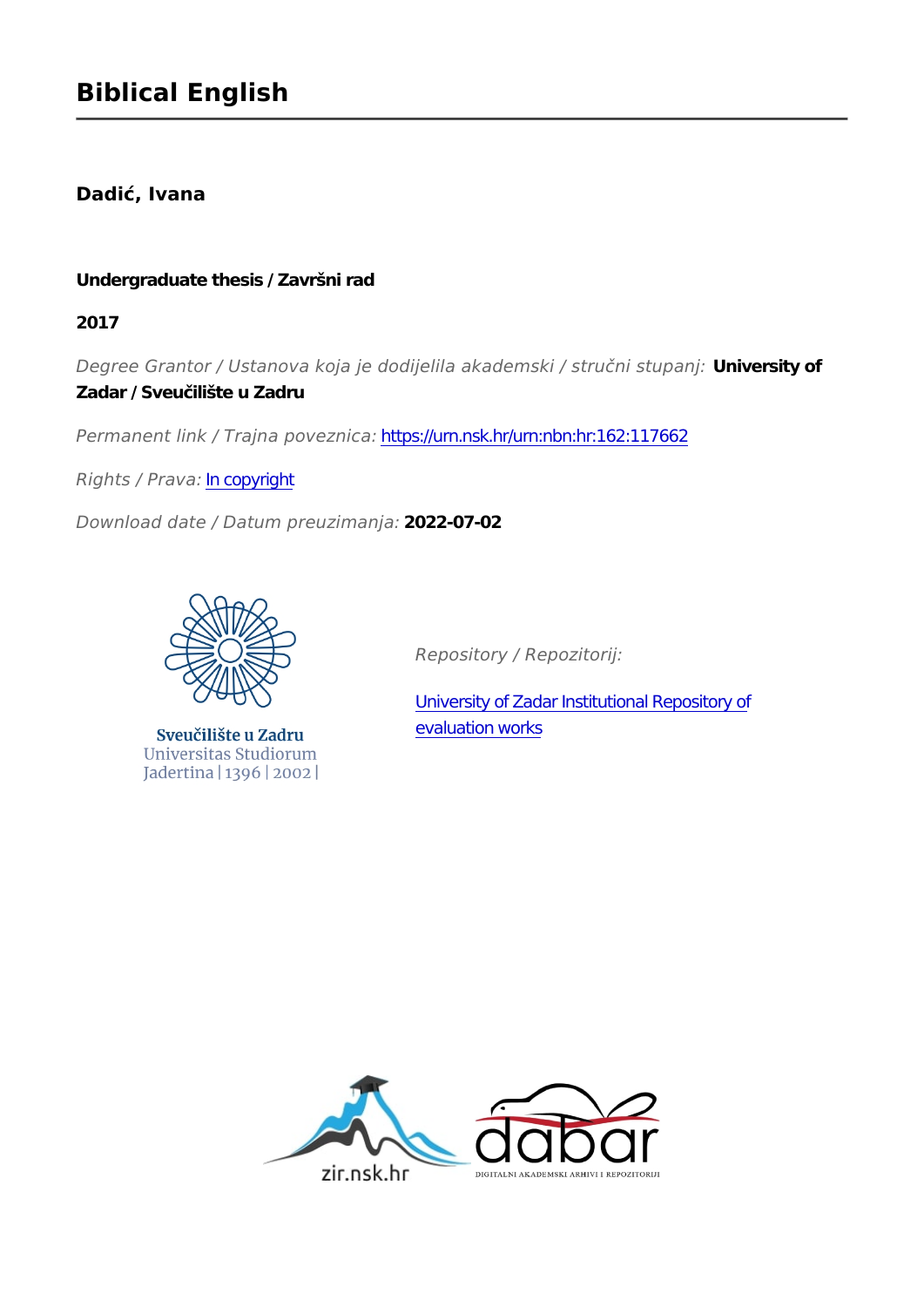# Sveučilište u Zadru

## Odjel za anglistiku Preddiplomski sveučilišni studij engleskog jezika i književnosti (dvopredmetni)



Zadar, 2017.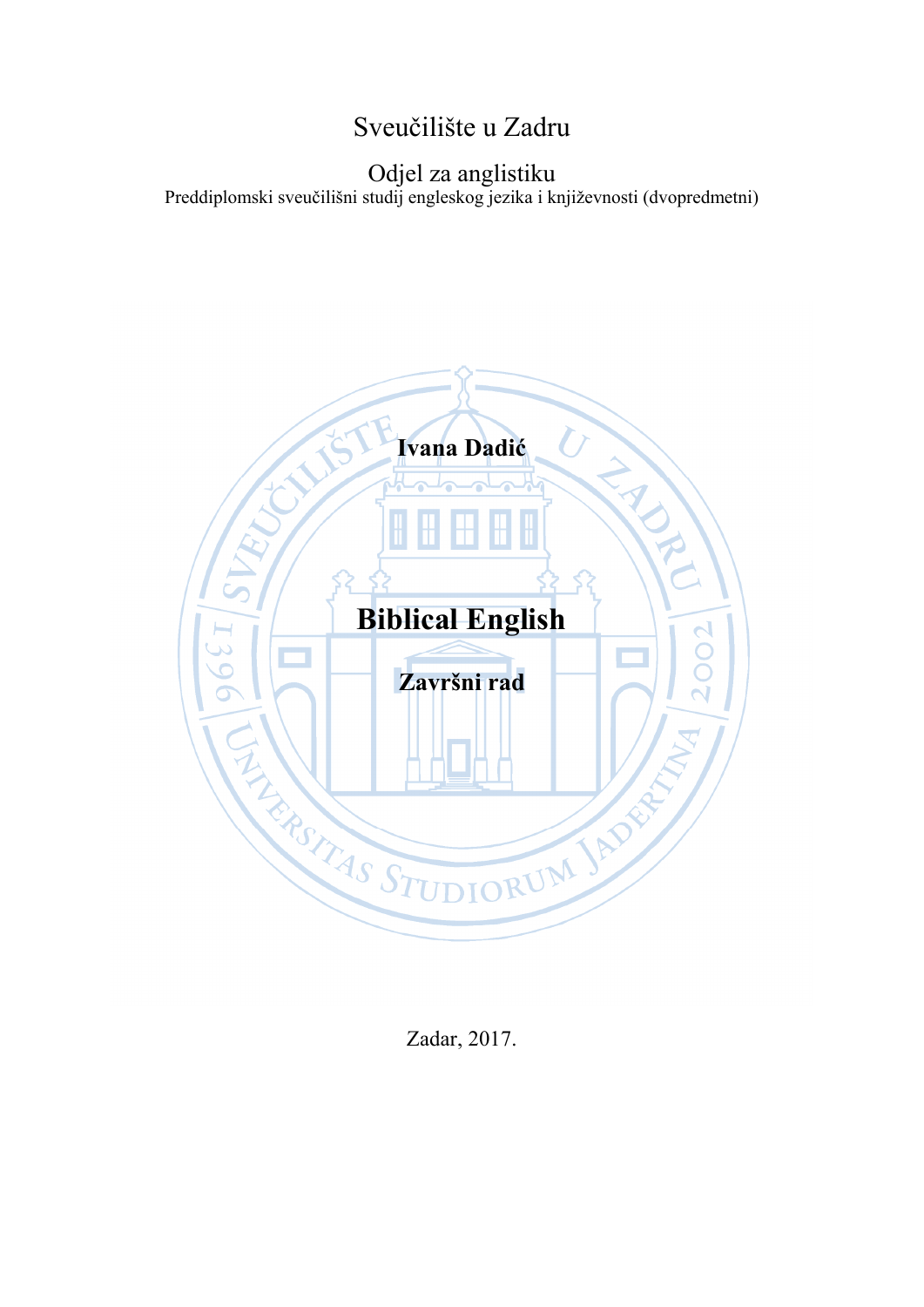## Sveučilište u Zadru

## Odjel za anglistiku Preddiplomski sveučilišni studij engleskog jezika i književnosti (dvopredmetni)

# Biblical English

Završni rad

Student/ica: Ivana Dadić

Mentor/ica: Doc.dr.sc. Lidija Štrmelj

Zadar, 2017.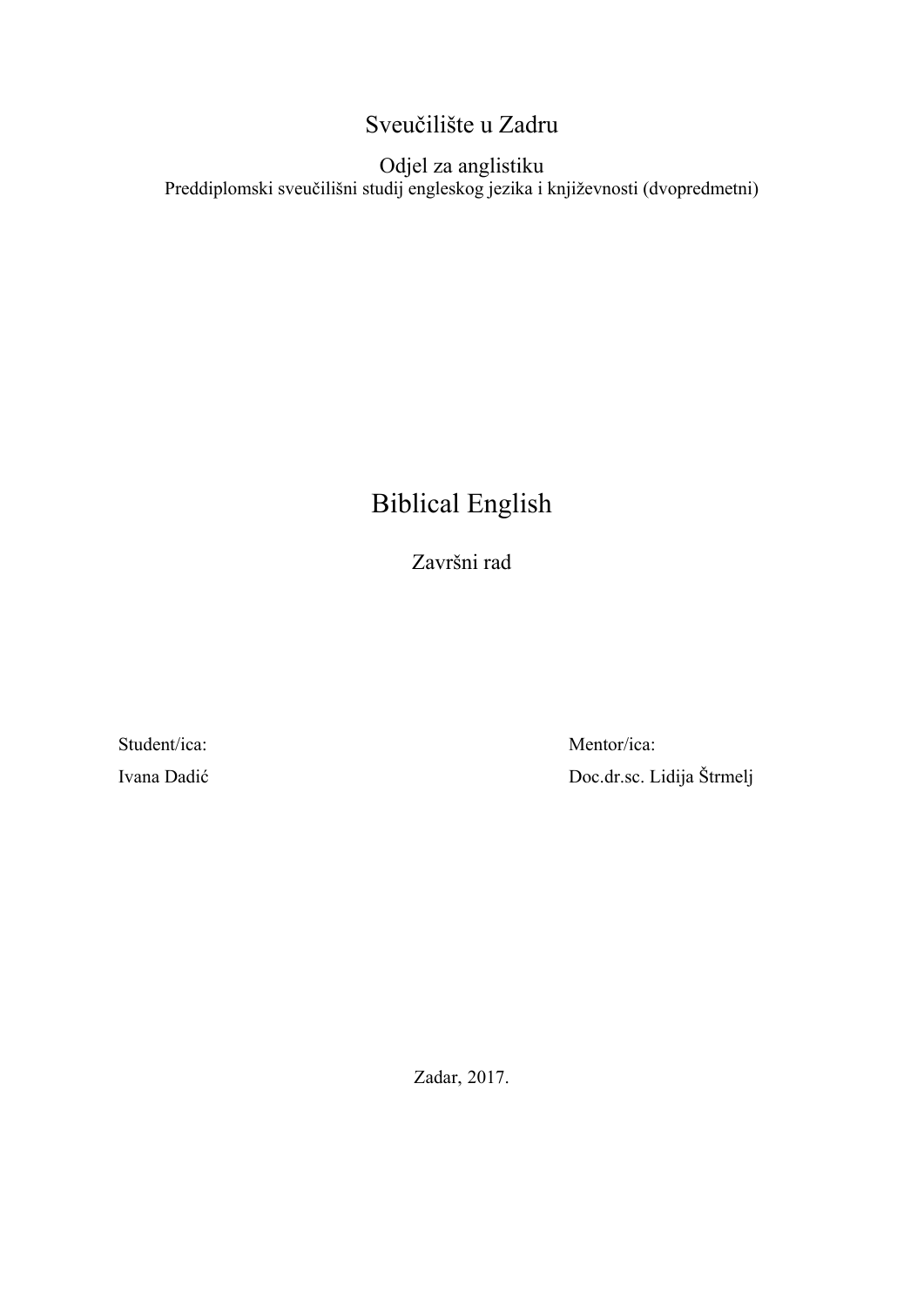

## **Izjava o akademskoj čestitosti**

Ja, **Ivana Dadić,** ovime izjavljujem da je moj **završni** rad pod naslovom **Biblical English** rezultat mojega vlastitog rada, da se temelji na mojim istraživanjima te da se oslanja na izvore i radove navedene u bilješkama i popisu literature. Ni jedan dio mojega rada nije napisan na nedopušten način, odnosno nije prepisan iz necitiranih radova i ne krši bilo čija autorska prava.

Izjavljujem da ni jedan dio ovoga rada nije iskorišten u kojem drugom radu pri bilo kojoj drugoj visokoškolskoj, znanstvenoj, obrazovnoj ili inoj ustanovi.

Sadržaj mojega rada u potpunosti odgovara sadržaju obranjenoga i nakon obrane uređenoga rada.

Zadar, 22. rujna 2017.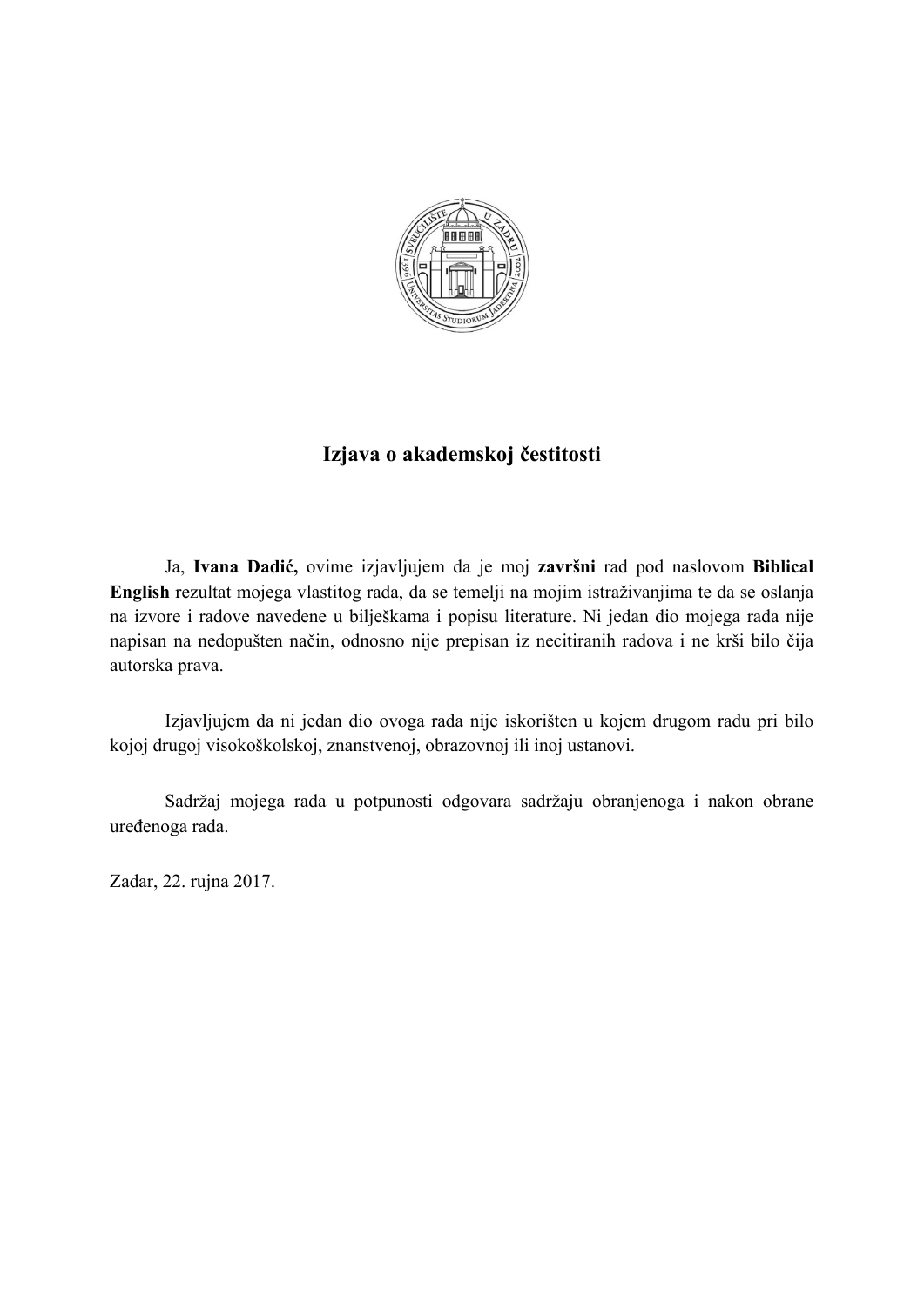| Contents |  |
|----------|--|
|          |  |
|          |  |
|          |  |
|          |  |
|          |  |
|          |  |
|          |  |
|          |  |
|          |  |
|          |  |
|          |  |
|          |  |
|          |  |
|          |  |
|          |  |
|          |  |
|          |  |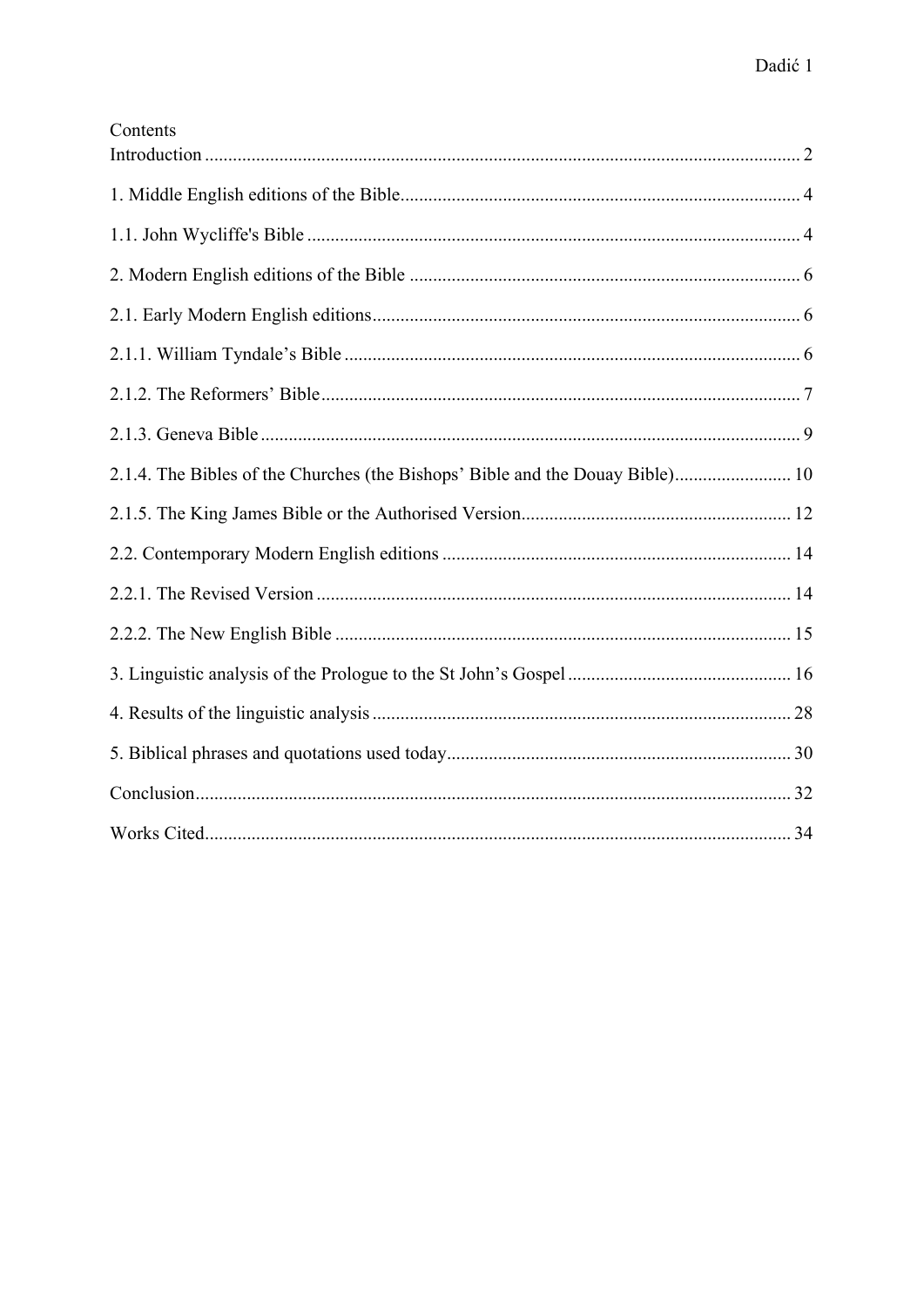Dadić 2

#### Introduction

When thinking about religion, especially about Christianity, probably one of the first things that would come to our mind is the Holy Book, the Bible. The Bible has been offering an insight into the relationship between God and its people for a large number of centuries. It is the book that every true Christian keeps in his library and consults in order to broaden the knowledge about his religion. What is more, the Holy Book is used in schools and universities for teaching and studying the Word of God.

Over numerous centuries that have passed since the Bible originally appeared, numerous English translations have been published. The era of serious Bible translations began with John Wycliffe who gave the people of England the first complete Bible in English. The aim of his and many others' versions of the Bible was to give to people a true, accurate translation of the Bible. People wanted to have a genuine Bible and many translators worked on trying to please their request.

In the first part of the paper, an overview of the most significant and important Bible versions will be given. Starting with John Wycliffe and his Bible, the most important facts about other well-known Bibles such as Tyndale's Bible, the Geneva Bible, and King James Version will be mentioned.

Following the diachronic overview of Bible translations, a linguistic analysis of three different versions of the first fifteen lines of the Prologue to the St John's Gospel will be done in order to show how language underwent certain changes since the first complete Bible was published. To draw a comparison, Wycliffe's, the King James and the New English Bible versions will be taken into consideration. The focus of analysis will be on morphological, syntactical, and lexical differences between the versions. The analysis will be organized in such a way that each line will be taken from each version and compared with the other two.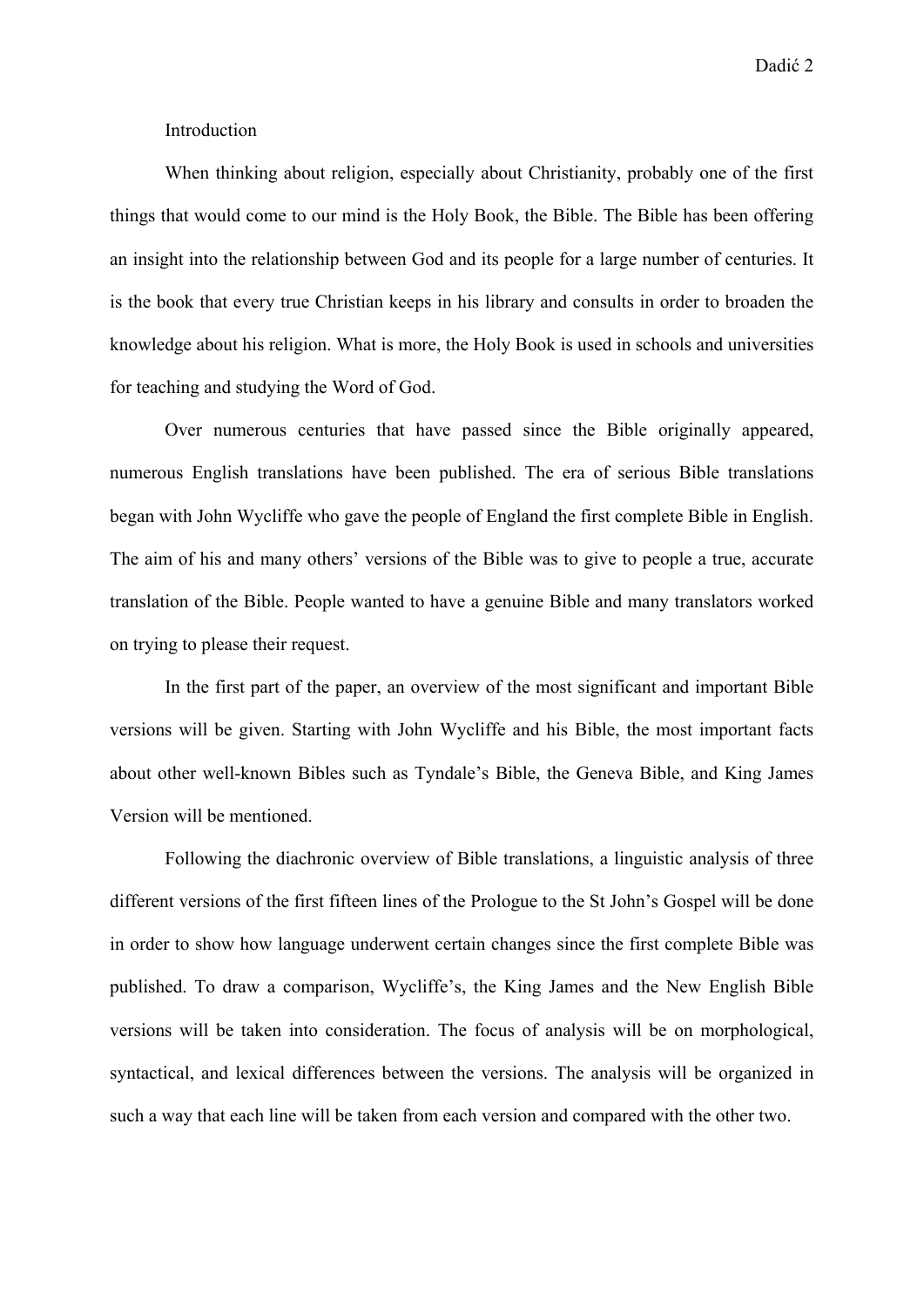After the linguistic analysis, a number of biblical phrases and quotations that are still used today will be mentioned in order to show the greatness of influence that Bible translations, in particular the King James Bible, had on the English language. The paper will finish with the conclusion of everything that has been stated.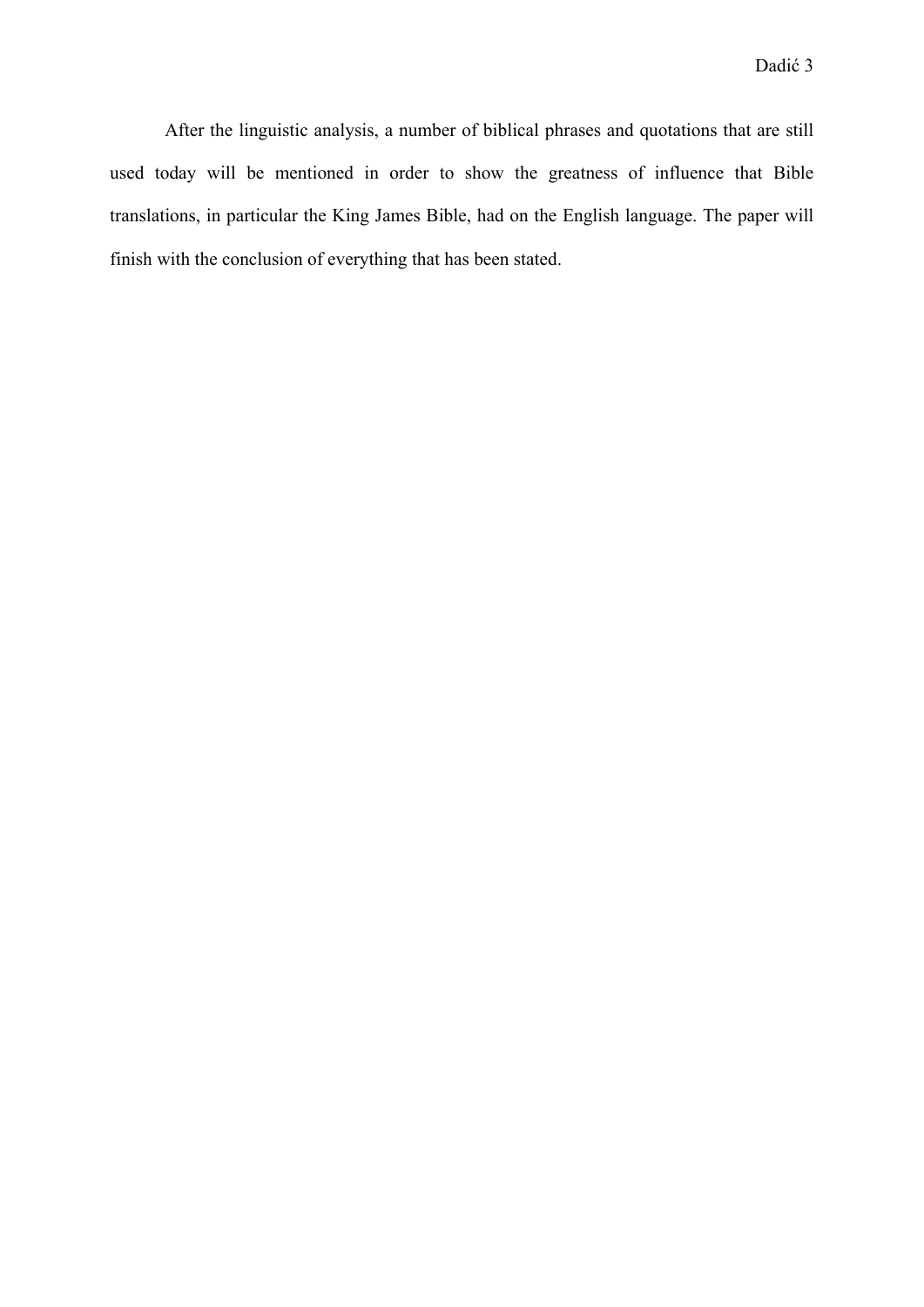Dadić 4

1. Middle English editions of the Bible

1.1. John Wycliffe's Bible

Before John Wycliffe and his translation of the New Testament, only partial English translations of the Bible existed. Some of those translations are Venerable Bede's translation of the St John's Gospel, four chapters in Exodus translated by King Alfred, and the books of Moses, Joshua, and Judges translated by Aelfric. (Edgar, 2010, 2) All those incomplete translations translated from the Latin Vulgate were mainly used in order to help the priests understand the Latin Vulgate better. It is necessary to say that priests were not extremely familiar with Latin. Namely, they were only familiar with the phrases and texts in Latin which were used during a mass. Also, it is important to say that these partial translations used by priests were inaccessible to laymen and they did not offer complete insight into the Scripture. (Wallace, 2001, 3) Considering publication of books, it must be added that in Wycliffe's time, in the 14th century, printing was still not invented and all books were written and transcribed by hand. In those conditions, in 1380, John Wycliffe and his associates gave to their people the first complete version of the Bible in English. (Edgar, 2010, 4)

John Wycliffe's date of birth is not exact. It can be said that he was born sometime between 1325 and 1330. He was an Oxford professor, scholar, and theologian. Even though he was a priest, he did not support all of the actions of the Church. (Wallace, 2001, 3) Namely, in his time corruption was at its peak in the Church of Rome and Wycliffe wanted to fight against it. Due to that, he was working hard in order to cause a Reform to happen in the Church. Since he was aware of the corruption that was present in the Church, he realized that he needed to help the people who wished to study and read the Bible in their mother tongue. (Edgar, 2010, 5)

Of course, his views and actions against the Church were punished by those who felt attacked. He had to leave his job at Oxford and, since there were five papal edicts issuing for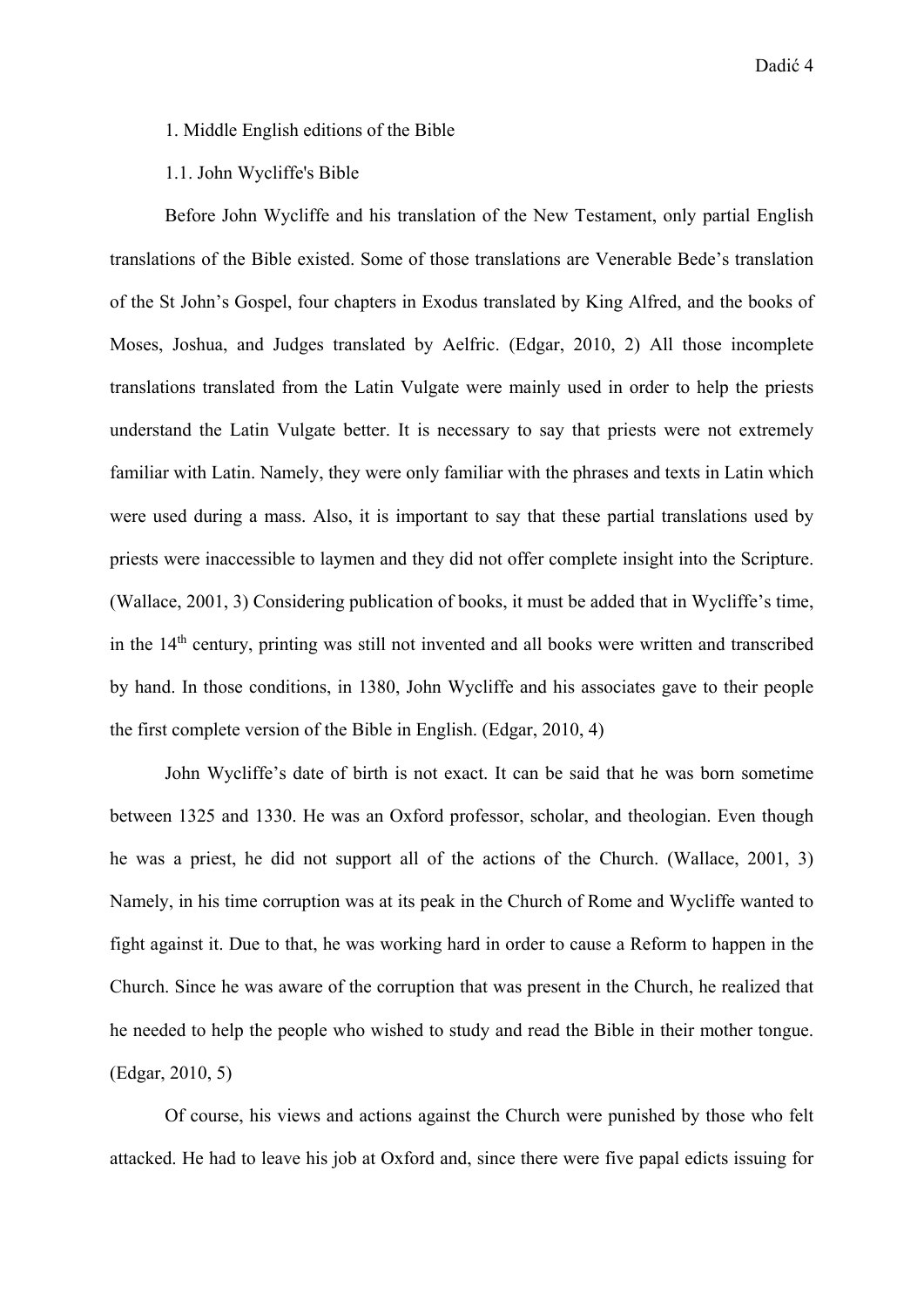his arrest, he had to acquaint himself with anti-clergy nobles that could offer him protection. John Wycliffe died peacefully in 1384. However, since the Church did not approve of the things he was preaching, Pope Martin V ordered to dig out his remains, burn them and scatter them in a river. (Wallace, 2001, 5)

John Wycliffe was not the only person engaged in the process of translation. He was working together with Nicholas de Hereford, the man who translated one part of the Old Testament. The other parts of the Old Testament, as well as the complete New Testament, are supposedly translated into English by Wycliffe. It is important to accentuate the fact that Wycliffe and his associates translated from the Latin Vulgate which was the only source available to them. The English people could not see the complete Wycliffe's Bible until 1850 because only parts of it had been published till then. (Edgar, 2010, 6-9)

Even though this version of Bible carries a great importance for being the first complete Bible in English, it still had imperfections. Therefore, John Purvey, one of the followers of Wycliffe, revised his translation in 1388. In 1850, both Wycliffe's and Purvey's revised version were published side by side. (Edgar, 2010, 6) The main difference between Wycliffe's and Purvey's versions is that the first edition was extremely literal. (Wallace, 2001, 5)

Although it cannot be said that Wycliffe's Bible is as good and accurate translation as, for instance, the Authorised Version, it is still important and it deserves attention. Despite its imperfections, it represented a gift from Wycliffe to Englishmen, which was available to everyone. People were given the Bible in their own language, and then they could easily test the amount of truth in the doctrines of the Church. Englishmen could access God without the help of the priests. (Edgar, 2010, 47) Naturally, the reaction from the Church quickly arrived and laws that forbade translating and even reading of the Bible were issued.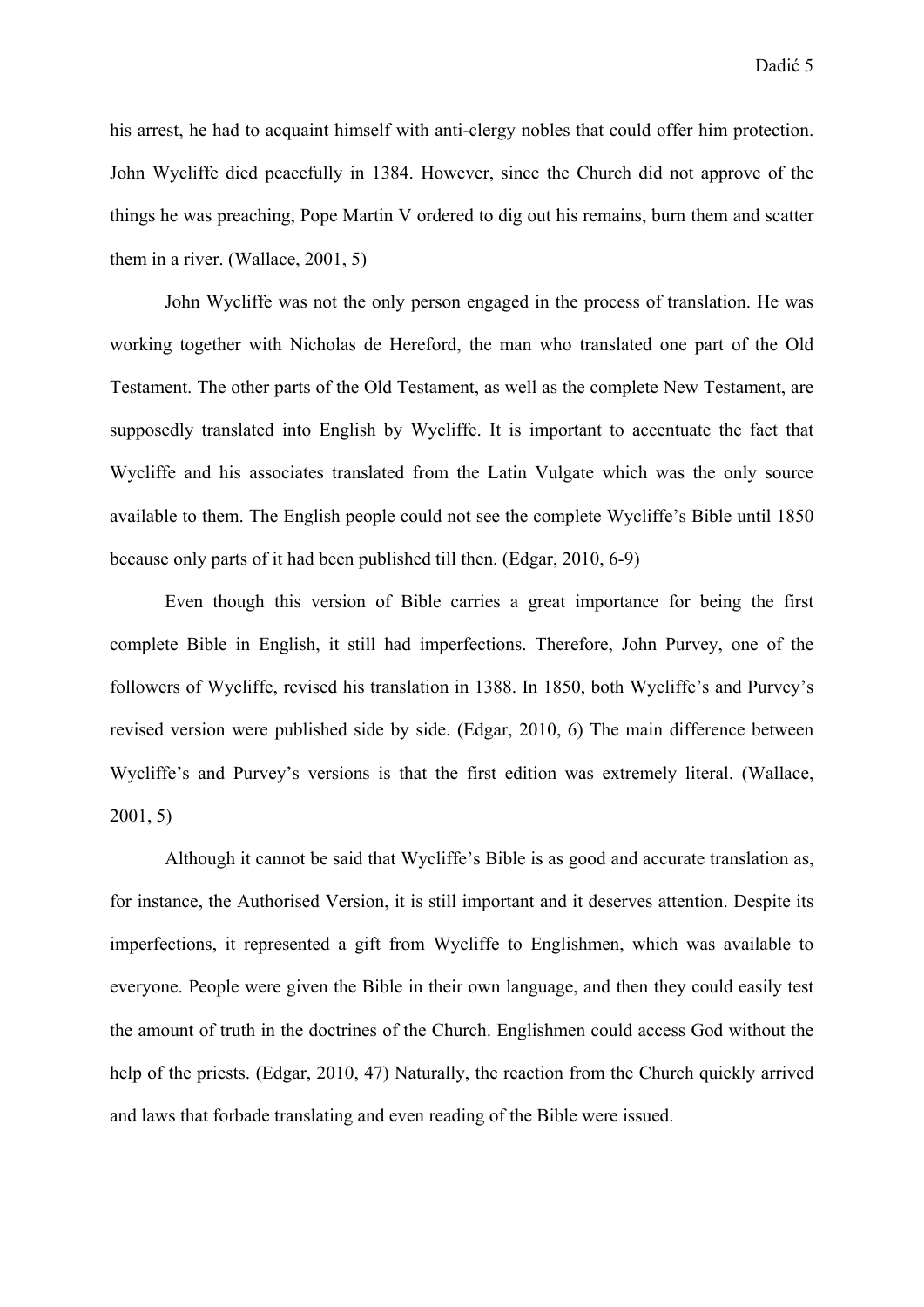- 2. Modern English editions of the Bible
- 2.1. Early Modern English editions
- 2.1.1. William Tyndale's Bible

Due to the law which prohibited people from reading and translating the Bible, there were not any new English translations for one hundred and thirty years. During that period of time some important events occurred, one of which was the invention of the printing press and printing of Latin Vulgate. (Wallace, 2001, 5) Moreover, in 1517 the Reformation began and some English Reformers were determined to translate the Bible anew from Hebrew and Greek, the languages originally used in writing of the Bible. People felt a necessity for a new translation, a more accurate and clear version of the Bible. (Edgar, 2010, 51)

William Tyndale was one of the English Reformers who showed the greatest dedication to the task of translating the Bible. (Edgar, 2010, 51) Since the already mentioned law against translating of the Holy Scriptures was still in practice and since Tyndale was not in favour of the actions of the Church, he realized that it was impossible for him to do his translation work in England. As a result, he left England and went to Germany where he learned the language used in the Old Testament. Tyndale's life came to an end when he was burned at the stake after being accused of a corrupt translation of the Holy Book. (Wallace, 2001, 7)

Similarly to Wycliffe, Tyndale wanted to make the Bible accessible to every person in England. During his stay on the Continent, most of his translation work was done. After publishing his first translation of the New Testament in 1525, Tyndale revised it to a large degree, and the third edition, published in 1534, became the one most important. Even though his intention was to translate the complete Bible, he did not succeed in translating the Old **Testament**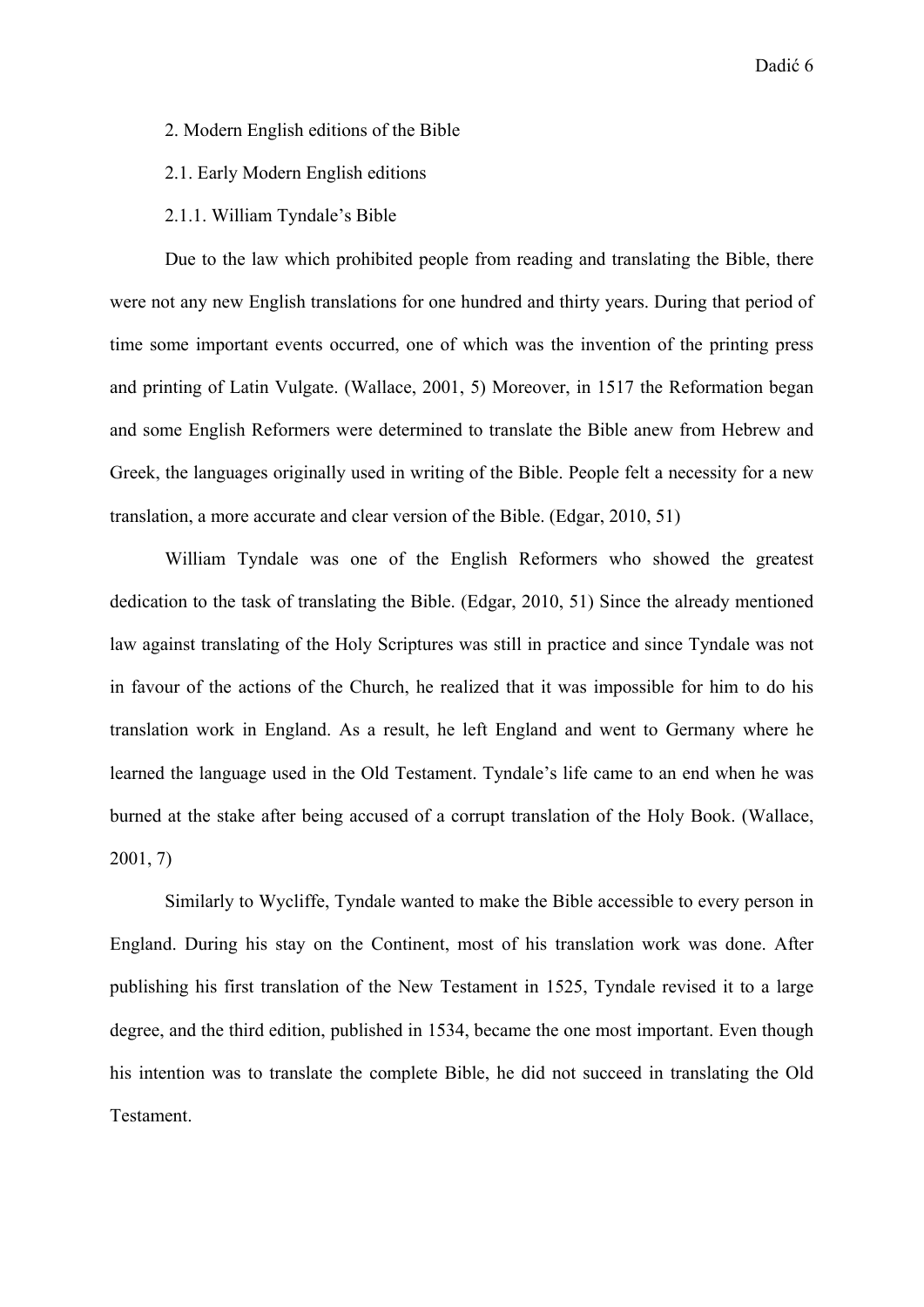If compared to Wycliffe's translation, a very important difference must be noted – Tyndale's New Testament translation had the Greek text as a basis. (Wallace, 2001, 6-7) Since Tyndale was a Greek scholar, a copy of the New Testament was accessible to him; therefore, he did what Wycliffe could not do: he was translating from the original language. Tyndale's style was also simpler and clearer than Wycliffe's. (Edgar, 2010, 70)

Tyndale's New Testament has a very important position in the history of English Bibles. It is the first English New Testament after printing was invented, as well as the first English New Testament translated directly from the Greek. William Tyndale became an inspirational figure to many Englishmen who admired him for his courage during those years that he was hunted and accused by the Church. Tyndale's last words "Oh Lord, open the King of England's eyes!" became true three years after his death when King Henry VIII decided to allow and fund the printing of a new version of English Bible. (Wallace, 2001, 7-8)

#### 2.1.2. The Reformers' Bible

As it has been already mentioned, with the Reformation grew the people's desire to have a Bible in the English language. People wanted to test the truth of the Church's teaching, and a Bible in English would make that possible for them. William Tyndale is probably the most famous of all Reformers who felt the need to translate the Bible and make it accessible to English people. Besides Tyndale, there are other Reformers, Bible translators, that should be mentioned. Those are Miles Coverdale and John Rogers, who wrote under the name Thomas Matthew. (Edgar, 2010, 100)

Coverdale's Bible is the first complete Bible that was printed in English. Its printing took place on October 4, 1535, after King Henry VIII had permitted it. While translating Miles Coverdale did not use original texts written in Greek and Hebrew, languages in which the Holy Scriptures were originally written. (Wallace, 2001, 8) He used the German translation written by Luther and the Latin translation written by Erasmus. Therefore,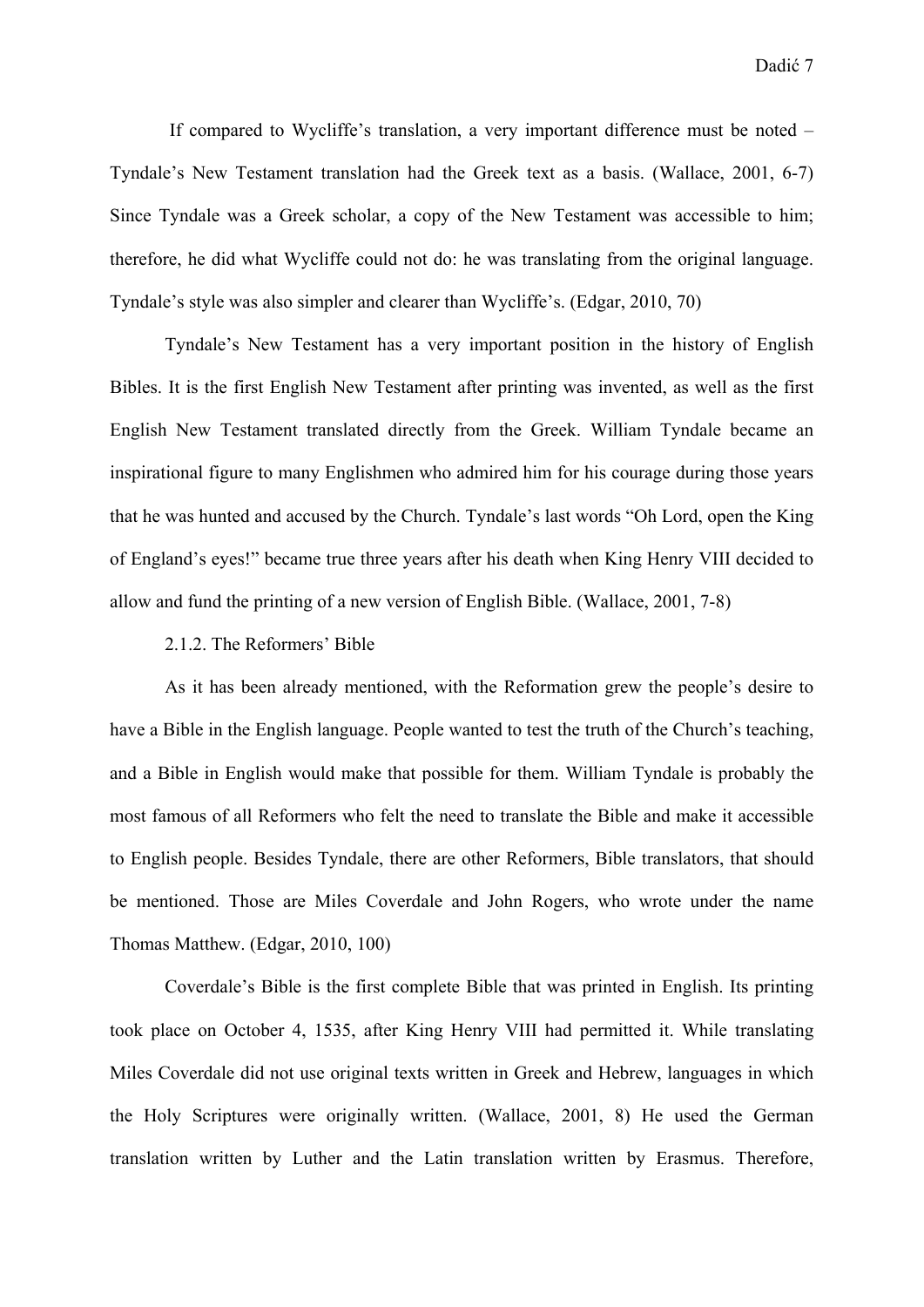Coverdale's Bible is actually translation of a translation. In addition, he used Tyndale's New Testament and, even though we can consider the changes he made as improvements, some revisers retained Tyndale's renderings. At the beginning of Coverdale's Bible stands a dedication. Coverdale dedicated his translation to King Henry VIII. In it, he glorifies the fact that the God's word is no longer "clene shut up, depressed, cast aside, and put out of remembraunce" and that now the Bible can be read and taught. (Edgar, 2010, 101-114)

The Matthew Bible was published in 1537 and it can be regarded as a combination of Tyndale's New Testament and Pentateuch, Coverdale's Bible, especially parts of his Old Testament, and some of his own translations. Rogers' translation was sometimes considered to be better than Coverdale's; however, prologues and notes that he wrote himself were too strong to be acceptable to every kind of people. All in all, both Coverdale's and Matthew's Bible lacked something; there was a need for a better version, a version such as Matthew's, but without his polemical notes. (Edgar, 2010, 114-117)

A task of creating such a Bible was given to Miles Coverdale because he showed moderation and courtesy in his translation. (Edgar, 2010, 120) In 1538, King Henry VIII issued a law by which a Bible in English should be available in every church. (Wallace, 2001, 9) And in the following year, 1539, the Great Bible replaced Matthew's. (Edgar, 2010, 120) As it was already said, this version of the Bible was edited by Miles Coverdale. Namely, he took Matthew's Bible as a base, made changes, and removed Rogers' "problematic" notes. The Great Bible did not carry that name for its exceptional quality, but rather because of the fact that it was extremely large. (Wallace, 2001, 9)

The Great Bible presents "the culmination of all the work in English Bible-making that had been going on from the day that Tyndale set about his translation of the New Testament" (Edgar, 2010, 123). It is a final result or a final product of the English Reformers. Together with other versions of the Bible done by other Reformers, it served the planned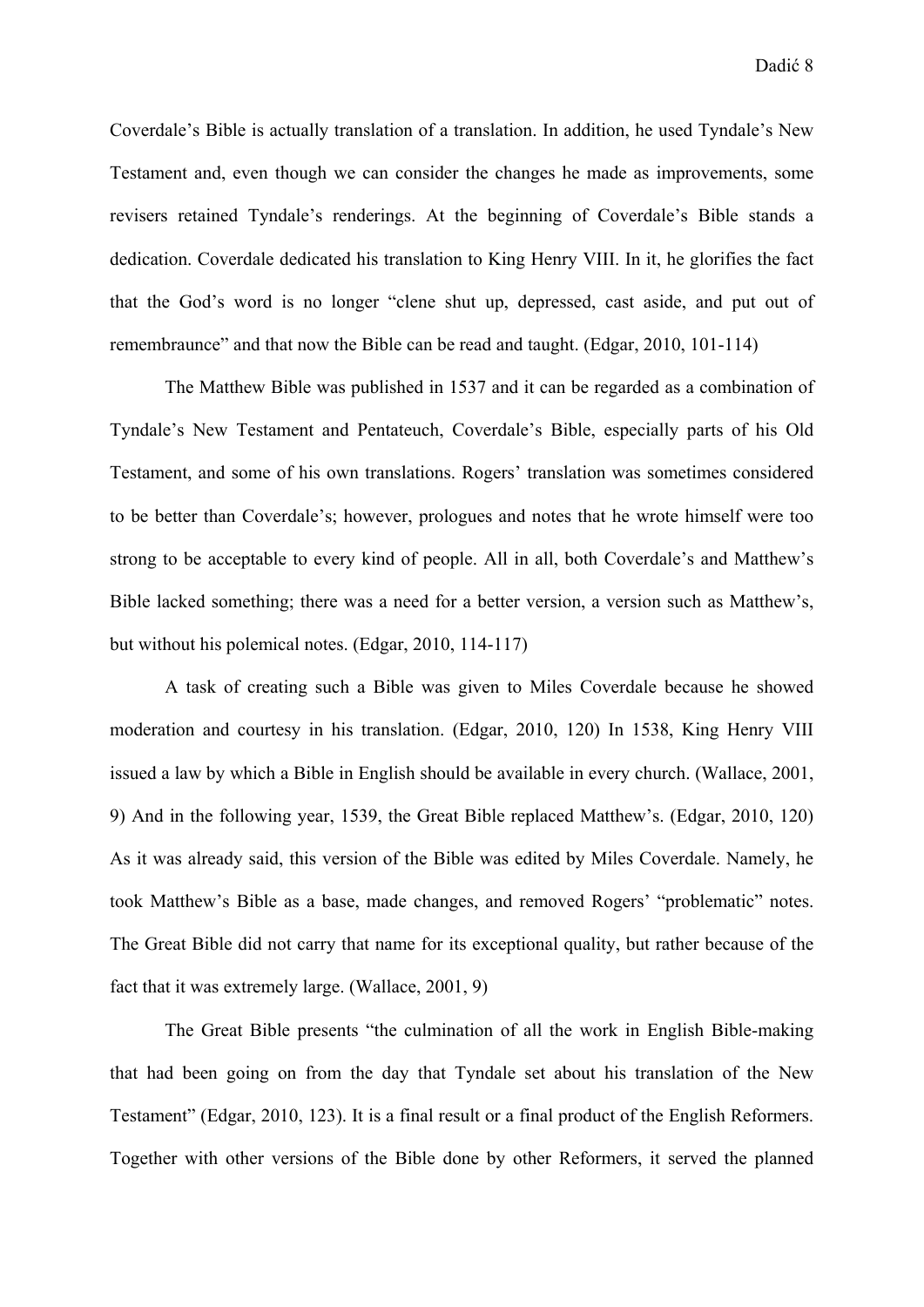purpose – it made possible for people to get insight into the true Scripture, the Scripture free of corruptions. (Edgar, 2010, 123)

#### 2.1.3. Geneva Bible

After the death of King Edward VI, his sister, Mary Tudor, sat on the throne. She strongly desired to return England to Catholicism, and obviously, she did not approve of new Bible translations done by Protestants. (Wallace, 2001, 10) What is more, it was prohibited to publicly read the Bible, as well as to import certain books, such as Coverdale's or Tyndale's Bible. Any person that would dare to promote some of the Reformers' ideas would be persecuted. For this reason, many Reformers went to Geneva where they found a safe and peaceful place for writing. The most influential and famous person that was active in Geneva in those times was John Calvin. Alongside him, William Whittingham, Calvin's brother-inlaw, was another influential person who worked on the translation of the New Testament which was printed and published in 1557. As soon as Whittingham published his New Testament, the Geneva Reformers started to work on a bigger project – they wanted to revise the complete English Bible. (Edgar, 2010, 143-144)

The exact number and names of people that worked on this new version of the Bible are not known. Some people claim that Coverdale is to be considered as the leading author, since he was in Geneva at that time, while others propose John Knox. However, the prevailing opinion is that Whittingham and his assistants Thomas Sampson and Anthony Gilby were the men assigned the task of translating the Bible. Their final product, the Geneva Bible, was published in 1560. It needs to be said that the New Testament was not a copy of Whittingham's earlier work, but it was a completely new translation. This version of the Bible soon became a favourite. People liked it better than the Great Bible due to its portability and price, two factors that were setting back the Great Bible. (Edgar, 2010, 148-150)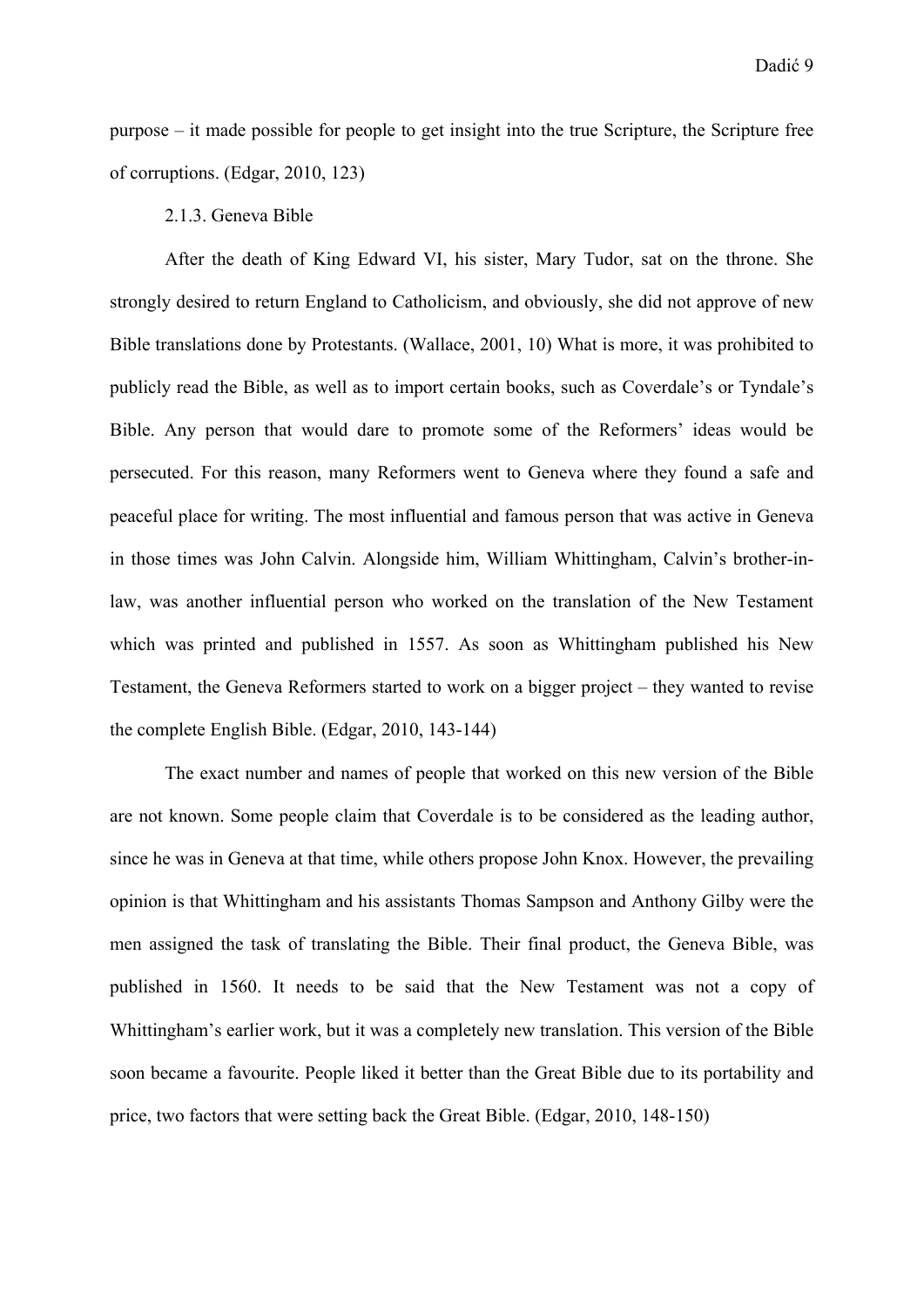Aside from the fact that it was portable and cheaper than earlier version of the Bible, there were other characteristics that helped the Geneva Bible to stand out. The Geneva Bible was the first one with verse and chapter divisions and it was the first one to be taken to America. Moreover, this famous version of the Bible was the Bible of the Puritans and Pilgrims. All in all, it can be said that this Bible translation was the most popular Bible in England, and it had a large influence on the following versions, especially on the King James Bible. (Wallace, 2001, 10-11)

2.1.4. The Bibles of the Churches (the Bishops' Bible and the Douay Bible)

Both churches, of England and Rome, preferred the authorised version, the Great Bible, over the Geneva version. They especially could not tolerate annotations found on the margins of the Geneva Bible because both the papacy and prelacy were denounced in them. For that reason, important people of the Church of England claimed that it was necessary to give a new version of the Bible to the people of England. Aside from this, as all its precursors, the Geneva Bible was not perfect; it could definitely be improved. Therefore, as it was the case with all the previous versions, the Geneva Bible was followed by new versions, this time the Churches' own versions, the Bishops' Bible and the Douay Bible. (Edgar, 2010, 191-193)

The project of giving people a new version of the Bible was given to the archbishop of Canterbury, Parker. He gathered a group of revisers around himself and together they started to work on a new edition. Parker gave several instructions to his revisers. Out of those instructions, three were the most important. Firstly, the revisers needed to follow the translation used in the Churches, which means that their translation should be based on the Great Bible. Secondly, they were not allowed to make any controversial notes. And finally, they should use more convenient terms to replace some phrases that sounded too strong.

The translation was finished in 1568, and since its authors were bishops, it was conveniently named the Bishops' Bible. Its appearance was astonishing. It had many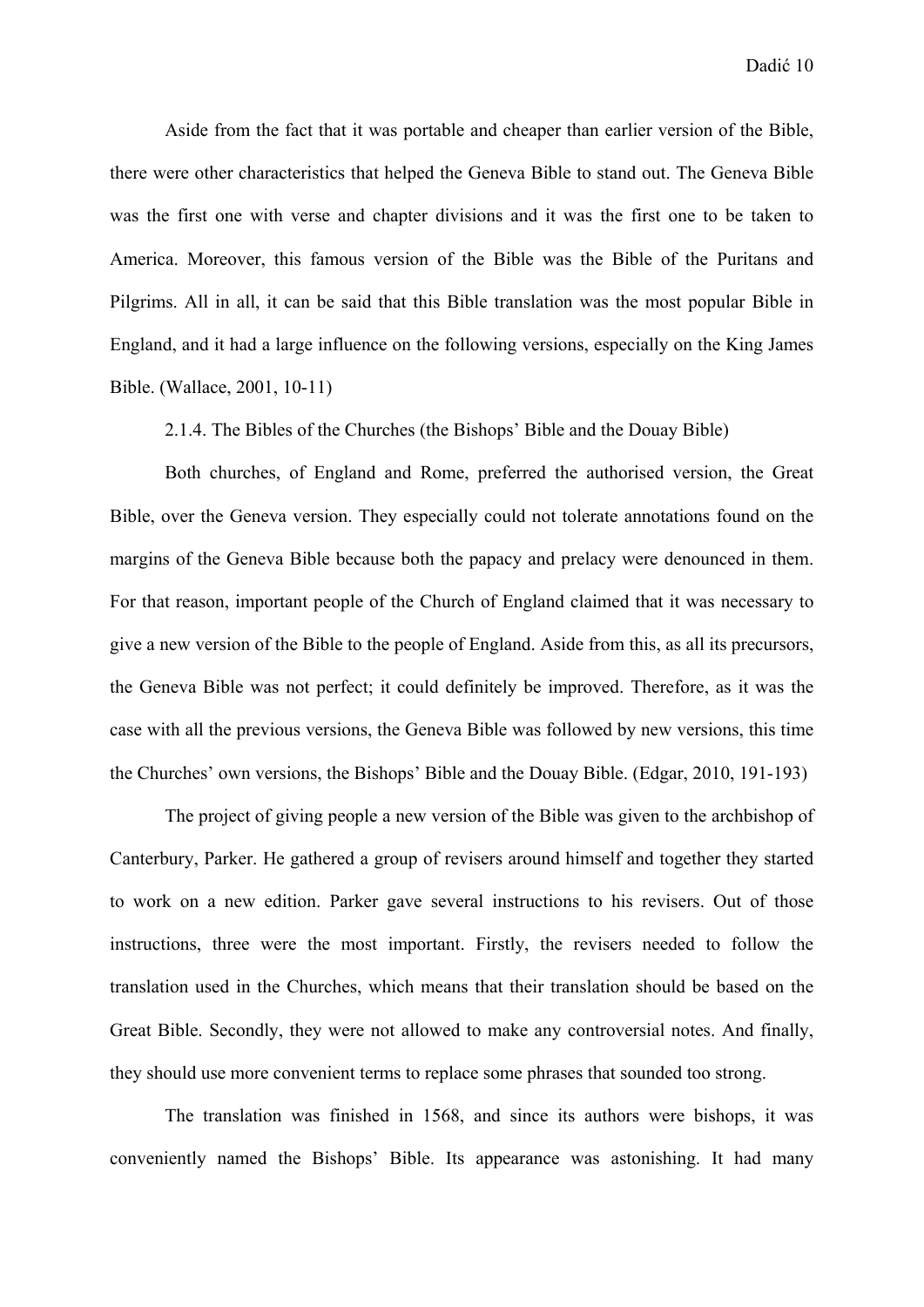ornaments engraved in its wooden surface and it contained a map of Palestine and numerous genealogical tables. After the first version published in 1568, two more were published, the second in 1569 and the third version in 1572. All in all, the Bishops' Bible was not a great success. It was mainly used in the churches and, even though great instructions were followed in its making, it never managed to become popular. (Edgar, 2010, 193, 195-197)

The Catholic Church judged the Bibles in English as heretical, as well as corrupt. Therefore, they wanted to publish a version of the Bible in English that would be real or true. However, the Catholic Church could not do as much as the Reformed Church did during the ruling of Queen Elizabeth. Bishops of the Catholic Church wished to unite as Protestant bishops in order to work on a translation of a new version of the Bible, but they could not do so. But, a number of persecuted Catholic bishops did succeed in doing what the Reformers did at Geneva – they published a new translation of the Bible. (Edgar, 2010, 236-237)

In 1582, in Rheims, Catholic bishops published a new translation of the New Testament in English. They were not able to publish a whole Bible then due to their bad state of being caused by banishment. However, the complete Douay Bible, also known as the Douay-Rheims Bible, was published in Douay, France, in 1609-1610. Three men that were in charge of this translation were Gregory Martin, who is probably the one that made the translation, William Allen, and Richard Bristow. The Douay Bible had the Latin Vulgate as its base; therefore, as Wycliffe's Bible, it was a translation of a translation. Even though Gregory Martin and his associates were competent of translating from Hebrew and Greek, there was an opinion that the Vulgate has more authority and that is more accurate than copies of the Bibles in original languages. (Edgar, 2010, 237-238)

The Douay Bible, as the Bishops' Bible, did not have much success. It was criticised for containing such a great amount of unchanged Latin words that one critic said that it is probably "the least intelligible of all the English versions of Scripture" (Edgar, 2010, 242).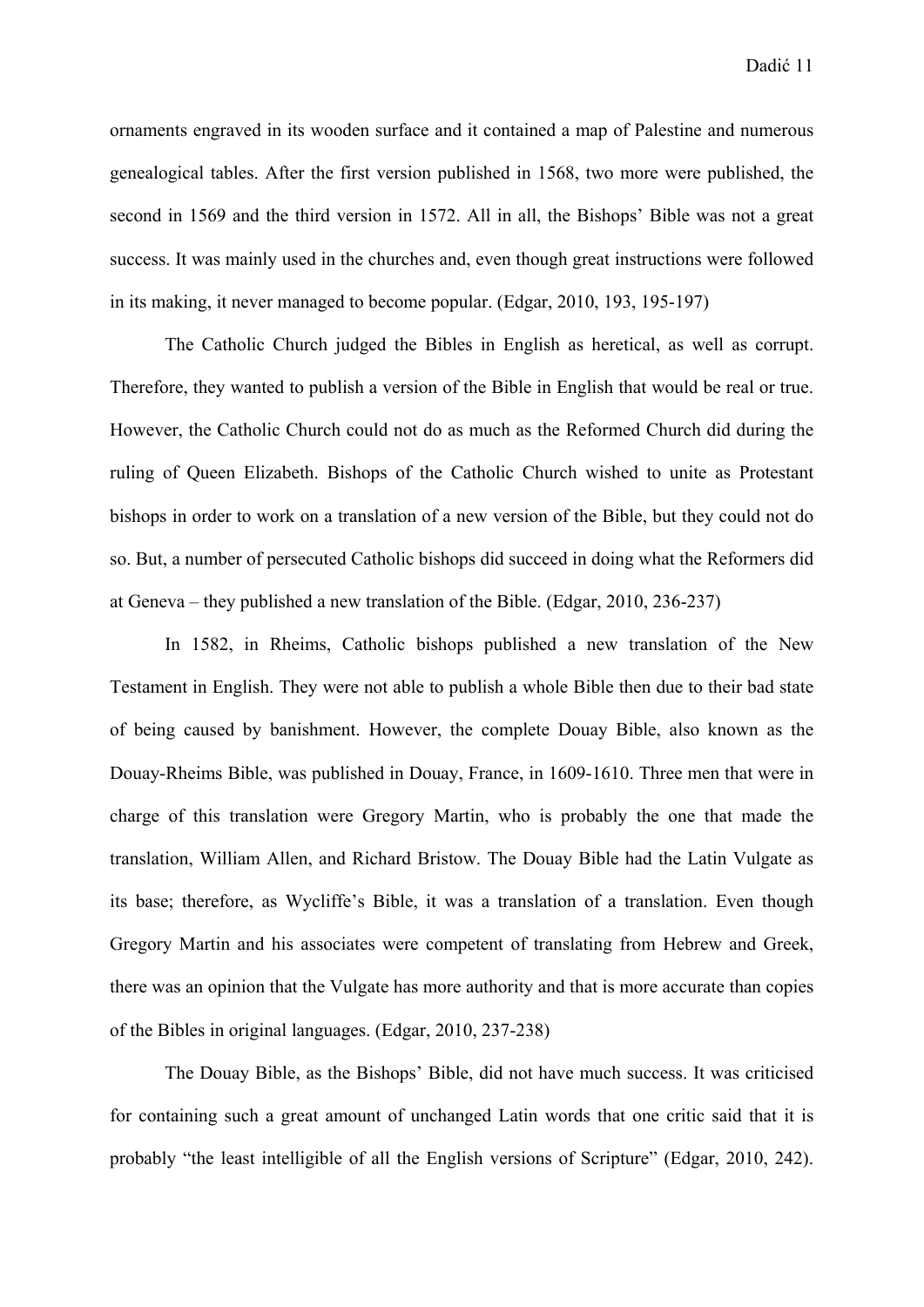Although it lacked success, the Douay Bible had an influence on the following version of the Bible, The King's Translation. (Edgar, 2010, 242)

2.1.5. The King James Bible or the Authorised Version

In 1603, Queen Elizabeth died and James I, or James VI of Scotland, started to reign over England. Several months after his reign started, James I arranged a conference at Hampton Court due to complaints that were sent to him by Puritans. On that conference, one very notable resolution was made. It was a resolution "that a translation be made of the whole Bible, as consonant as can be to the original Hebrew and Greek; and this to be set out and printed, without any marginal notes, and only to be used in all Churches of England in time of divine service" (Bruce, 1961, 96). In this way, James acceded to the Puritans request for a new translation of the Bible, and he even added that he had never seen a Bible that was well translated into English. (Bruce, 1961, 96) In addition, James said that a new translation should be done by the best-learned men, reviewed by the bishops, made official by Royal authority and that the whole Church in England should be obliged to use that new translation and none other. Even though some people thought that the words of Bible had already been changed enough, the King proceeded with his intent. (Edgar, 2010, 288-289)

Forty-seven men were chosen for a job of producing a new translation of the Holy Scripture under King James' leadership. The translators were divided into six groups – three groups were appointed to the job of translating the Old Testament, two to the translating of the New Testament, and one group was translating the Apocrypha. They would meet either at Oxford, Cambridge, or Westminster. (Bruce, 1961, 97-98) Each translator needed to produce his own translation, and from time to time each group would hold meetings and compare their works. (Edgar, 2010, 289) Once their job was finished, their draft was sent to a group of twelve men, two from each group, and after they had reviewed it, they sent the translation to the printer. (Bruce, 1961, 98)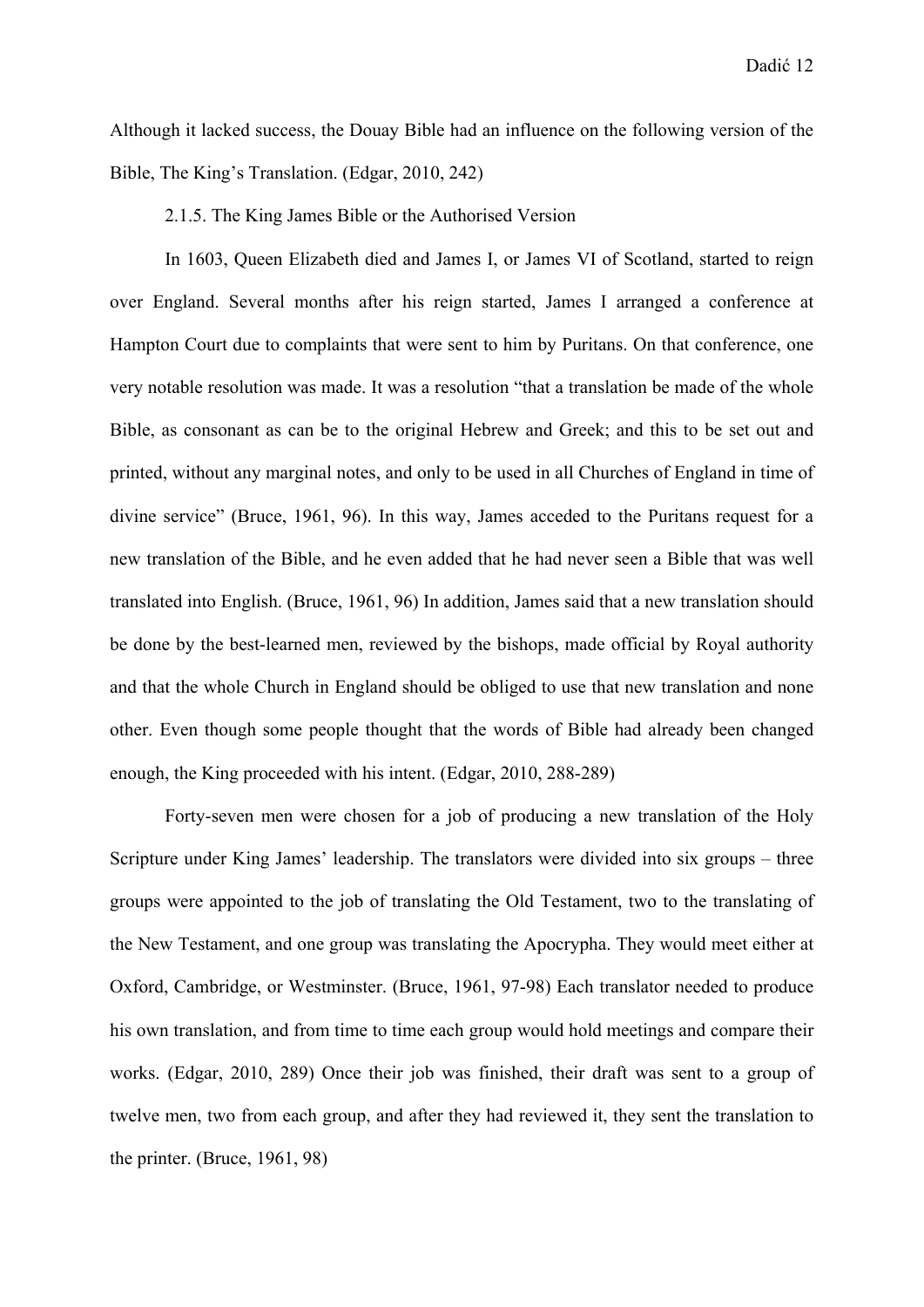The new version of the Bible was published in 1611. Since the King showed a great interest in the making of a new Bible in English, it seemed appropriate that his name should appear in the title. Moreover, the translation was dedicated to him, "as the principal mover and author of the work" (Edgar, 2010, 290). The King James Bible or the Authorised Version was also given the long preface called "The Translators to the Reader" in which the need for that new translation is expressed. (Bruce, 1961, 101)

This new version of the Bible did not immediately replace all previous translations. Supposedly the Bishops' Bible continued to be used in many churches for many years after the King's version was published. Clearly, churches did not want to spend their money on a new version when they already had a good copy of one version. Considering the popular Geneva version, it was still present in the homes for many years after 1611. But gradually the new King's version was gaining recognition as it was said to be more readable than any other translation of the Bible. (Edgar, 2010, 326)

It would be an understatement to say that the King James Version was a success. Three centuries after its publishing, people would still refer to it as "the Bible". This version became the all-time best seller among books written in English. What is more, it is the most printed and most quoted English book. If one was to look up the sales of Bibles in English, they would find that the Authorised Version varies between the second and the third place. (Andrews, 2016, 311) In addition, there are a large number of people claiming that this version should be accepted as "The Word of God". However, with the passing of the time, even this praised version became a bit archaic and the centuries emphasized the need for its revision. (Bruce, 1961, 112)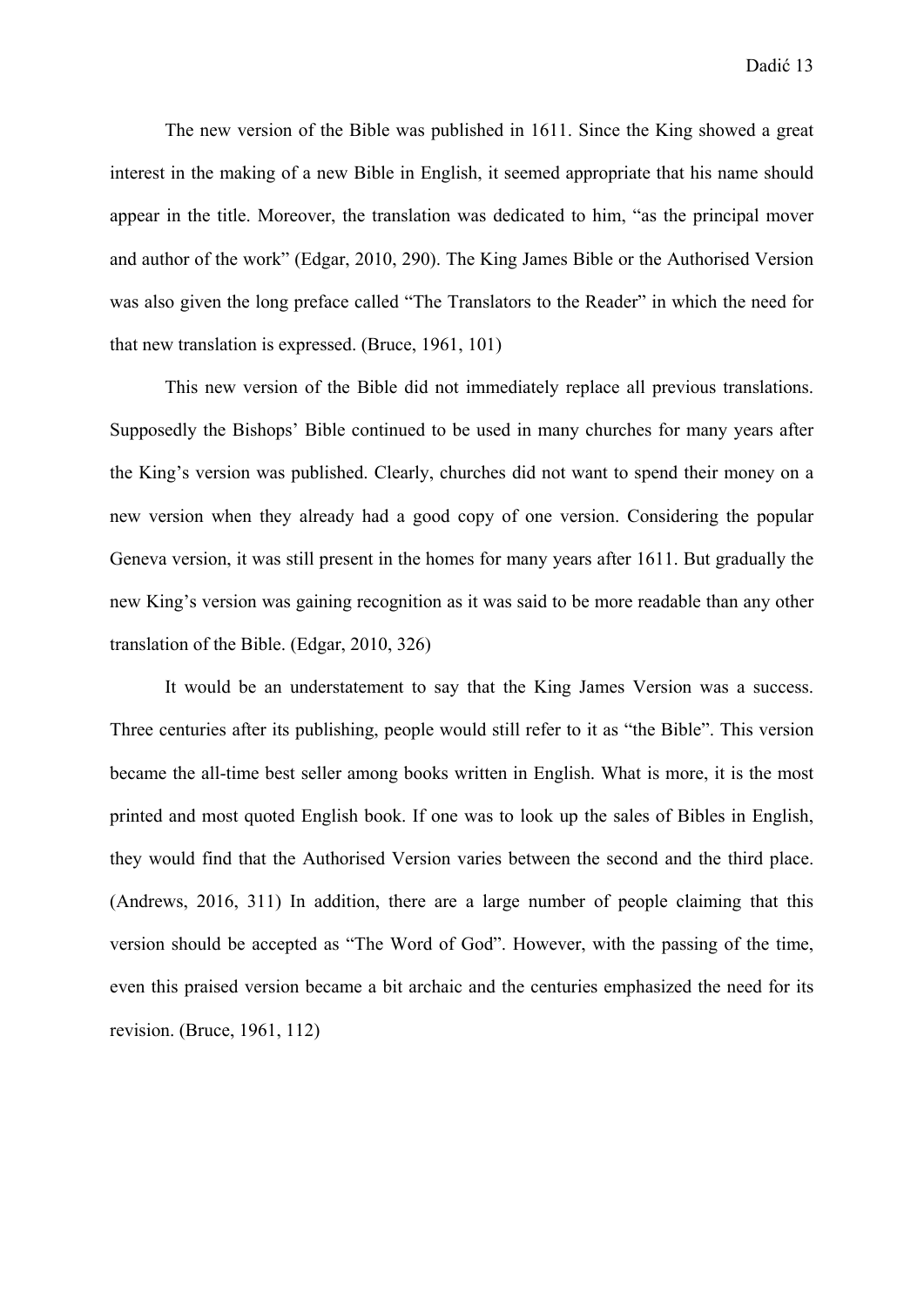#### 2.2. Contemporary Modern English editions

#### 2.2.1. The Revised Version

As already mentioned, when it appeared, the Authorized Version did not immediately replace the older Bible editions. Thanks to its portability, the Geneva version continued to be used in the houses of the Englishmen long after 1611. What is more, the Bishops' Bible continued to be used in churches in some parts of England. In addition, there were people who harshly criticized the new version, alongside with an increasing number of others who appreciated it. The King James' version was not overthrown till the last decades of the 19<sup>th</sup> century when the action was taken in order to have a newly revised version of the Bible. (Edgar, 2010, 327, 338) The beginnings of the Revised Version date back to 1870 when Convocation of the Province of Canterbury took place. Namely, the bishop of Winchester, Samuel Wilberforce, proposed that he should do a new version of the New Testament, and Bishop of Llandaff, Dr Ollivant, decided that he would do a revision of the Old Testament and some parts of the New Testament. The proposal was accepted and two companies, including around sixty-five revisers, were appointed.

The work on the new version started in 1871, and the following year even some American scholars were invited to join the process of translation. (Geisler and Nix, 1968, 401) The revisers were obliged to follow a number of principles while translating. For instance, they were commanded not to alter the text of the Authorized Version if it was not really necessary. Moreover, they needed to check their portions twice and revise punctuation, headings of chapters, italics, and so on. (Bruce, 1961, 137)

The Revised Version was not published all at once. The British revisers firstly published the New Testament in 1881, and the Old Testament was published in 1885. On the other side, the American revisers published their version a bit later, in 1901, and that version was named the American Standard Version. (Bruce, 1961, 138) Even though it is nowadays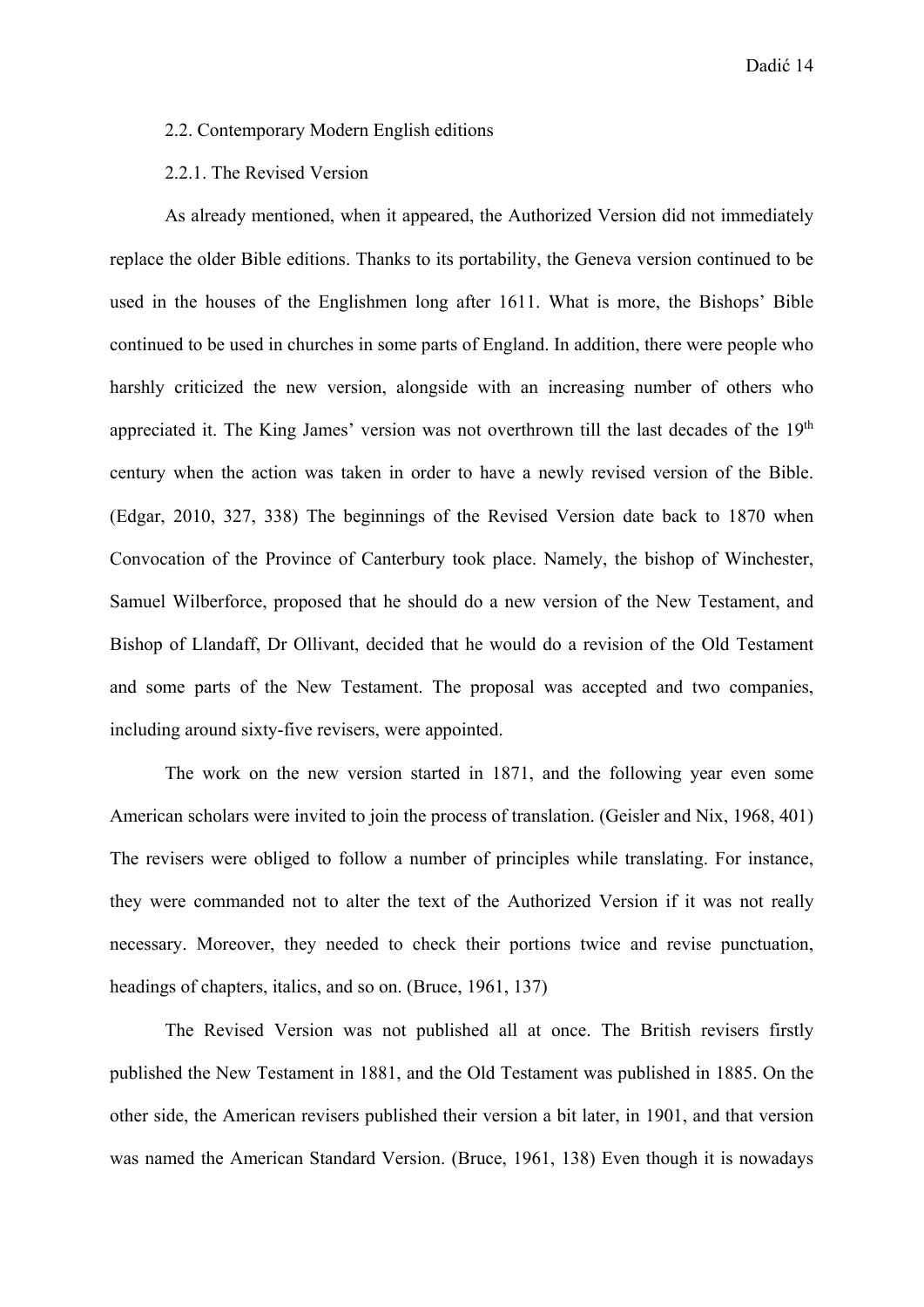used in schools and universities, the Revised Version has never reached the level of popularity that the Authorized Version has always had. However, it must be said that after the publishing of the Revised Version an advance in knowledge of the biblical languages and its text was marked. (Bruce, 1961, 152)

#### 2.2.2. The New English Bible

The necessity for a new Bible translation was expressed at the General Assembly of the Church of Scotland in 1946 when the Church of Scotland approached the English Church. Their suggestion was accepted and a committee was appointed. Their goal was to produce a new Bible translation in modern English. Considering the organization of the work, the translators were organized into four groups, three of which were appointed to the translation of, either, the Old Testament, the New Testament, or Apocrypha. The fourth group was taking care of literary and stylistic aspects.

The translators needed to follow some principles. For instance, they were asked to write a version that would be plain enough to be understandable to "any reasonably intelligent person" (Bruce, 1961, 228). In addition, they needed to avoid archaisms and try to be as accurate as possible. They wanted to produce a version that could stand next to the Authorized Version both in public places and in private homes. (Bruce, 1961, 225-228)

The New Testament part was published in 1961 and the complete New English Bible was published on March 6, 1970. This translation has been widely accepted and enjoyed. In the first twelve years, more than seven million copies were sold. The reason for such popularity is probably the fact that the New English Bible is more readable than its precursors, and it contains much fewer ambiguities. However, it must be said that this version has not gained as much popularity in the United States as in Great Britain. All in all, it is still regarded as one of the significant Bibles in the history of English language. (Geisler and Nix, 1968, 404)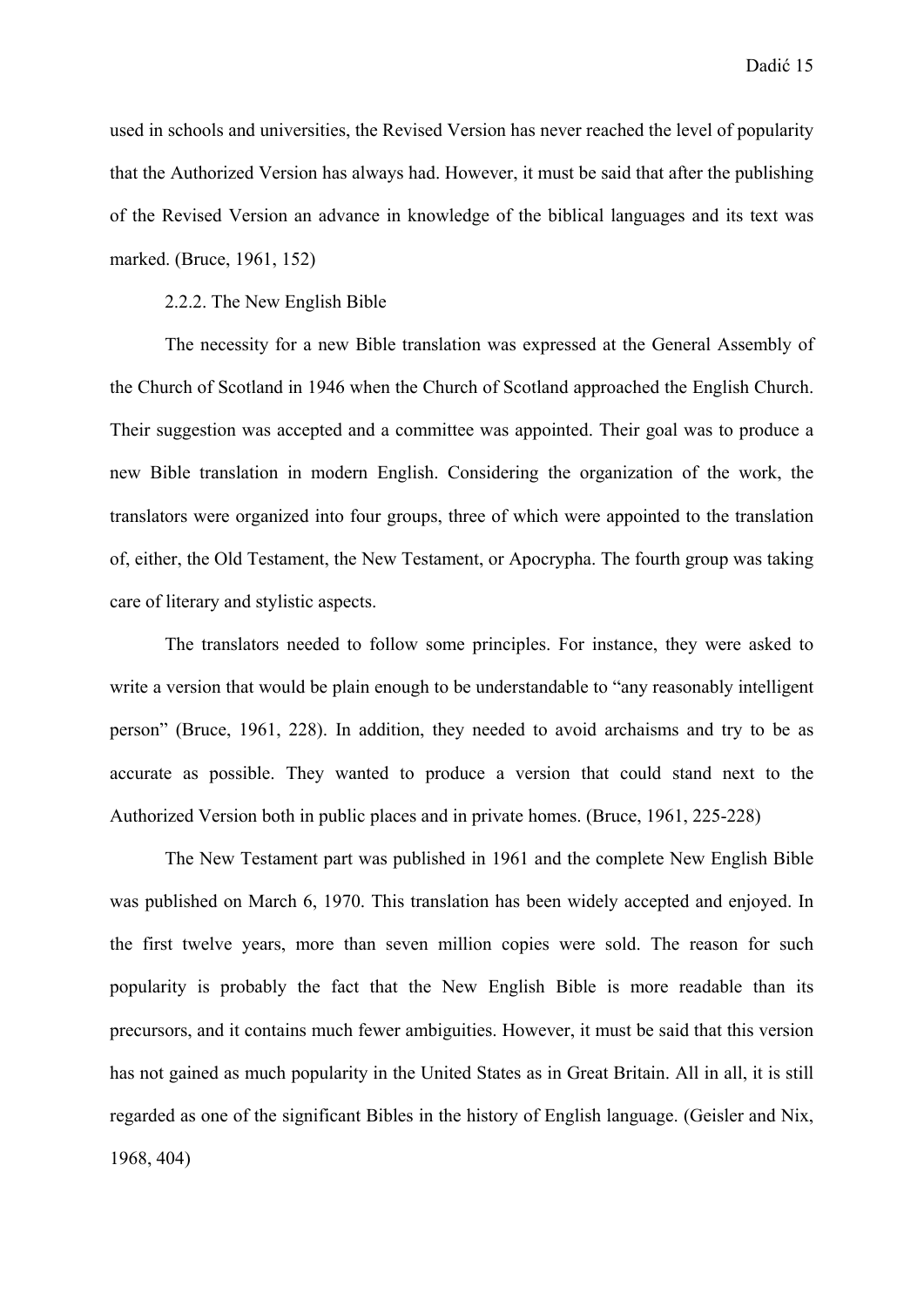3. Linguistic analysis of the Prologue to the St John's Gospel

What follows in this part of the paper is the linguistic analysis of the first fifteen lines of the Prologue to the St John's Gospel which will accentuate morphological, syntactical, and lexical differences between Wycliffe's (W), the King James (KJB), and the New English Bible (NEB). The aim of the analysis is to show the linguistic changes that occurred between the publishing of each Bible version. The analysis will be organized in a way that the first fifteen lines will be taken from each version and each line will be compared with the other two.

1.

- W "In the bigynnyng was the word, and the word was at God, and God was the word."
- KJB "In the beginning was the Word, and the Word was with God, and the Word was God."

NEB "WHEN ALL THINGS BEGAN, the Word already was. The Word dwelt with God,

and what God was, the Word was."

 The first noticeable characteristic in which the New English Bible differs greatly both from Wycliffe's and King James Bible is the way in which it is written. Namely, it is written in verse, as opposed to other two Bibles. In addition to that, in the New English Bible version we can notice that all letters are capitalized in the beginning of the Gospel.

 Considering morphological, syntactical, and lexical characteristics of these texts, it can be noticed that Wycliffe's and King James' version do not differ much. There is a spelling difference concerning the words *bigynnyng* (W) and *beginning* (KJB), the difference in the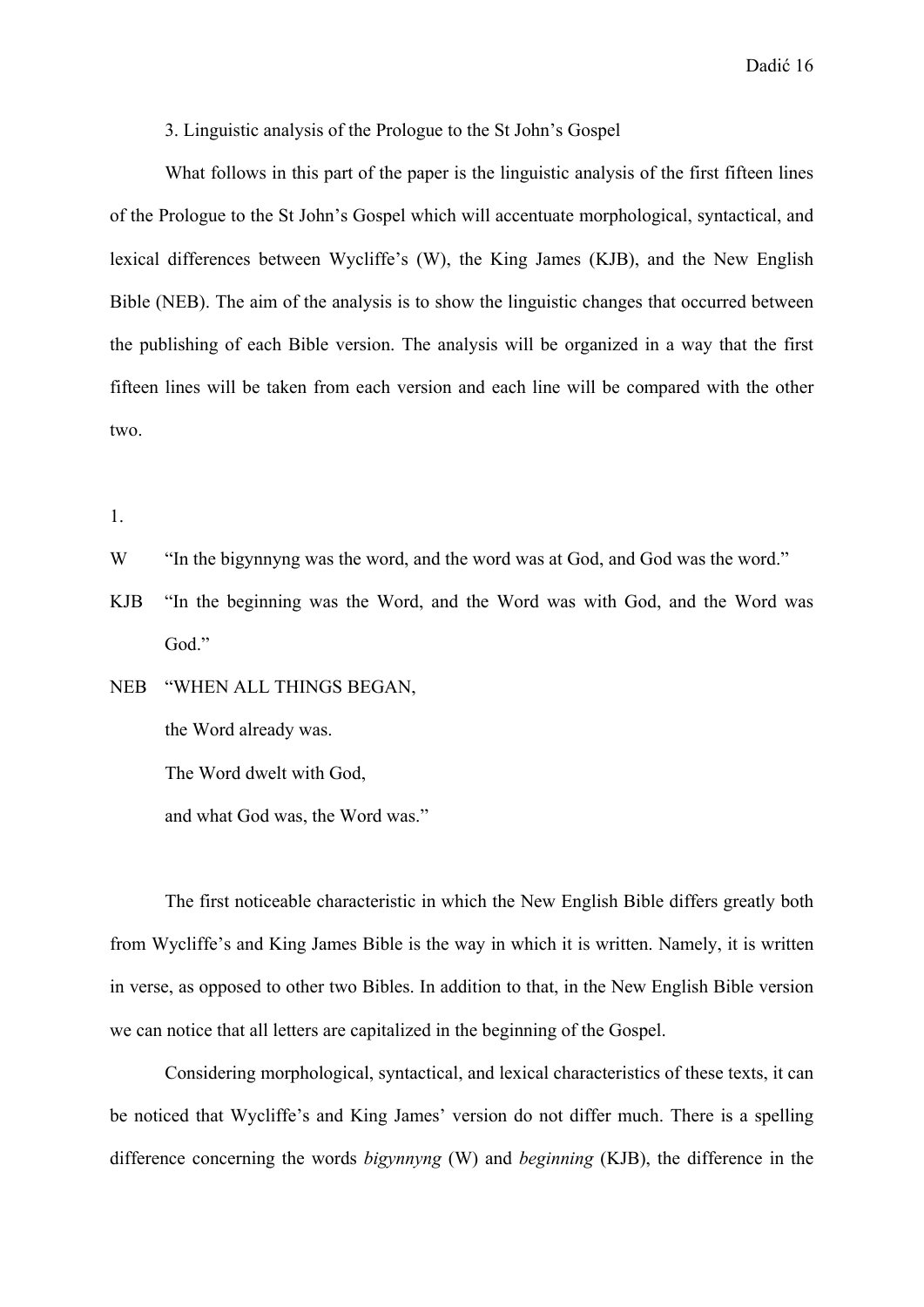word order concerning the last part of the sentence, and the difference concerning the prepositions *at* and *with*. However, they both differ from the New English Bible version to a larger degree, which is normal considering the fact that they had been written more than three centuries before the New English Bible appeared.

2.

W "This was in the biginnyng at God."

KJB "The fame was in the beginning with God."

NEB "The Word, then, was with God at the beginning,"

 In the second line, we can see that both Wycliffe and King James Bible differently refer to *the Word*, in a way that could be confusing for a modern reader to comprehend. While Wycliffe uses the demonstrative *this*, in King James Bible *the ʃame* is used to refer to the subject mentioned earlier. The New English Bible simplified it and used *The Word*. Moreover, it is interesting how Wycliffe spells differently the word beginning here and in the previous line. In this line, he writes *biginnyng*, and in the previous one he wrote *bigynnyng*. The word order is the same in Wycliffe's and King James Bible, but the New English Bible places *at the beginning* at the end.

3.

- W "Alle thing weren maad by hym, and withouten him was maad no thing, that thing that was maad."
- KJB "All things were made by him, and without him was not any thing made that was made."
- NEB "and through him all things came to be;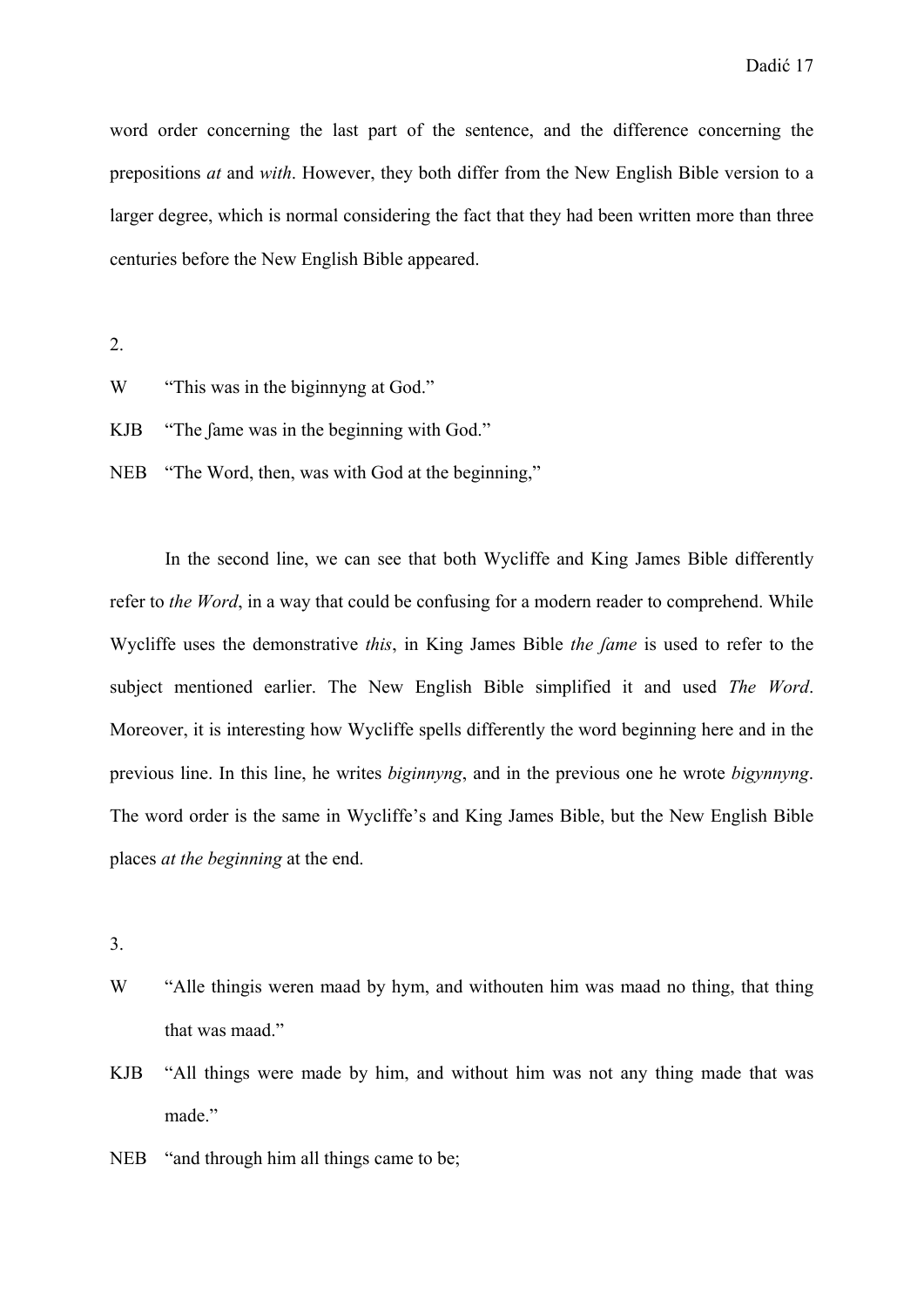no single thing was created without him."

 When reading Wycliffe's line, it can be noticed how words are different in morphological sense. What I mean to say by this is that they carry different suffixes, which are no longer used in King James Bible, and of course they are not used in the New English Bible. For instance, the suffix -e in *alle*, which was used for plural, disappeared, as well as the suffix -en in *weren* and *withouten*. What is more, the suffix -is in *thingis* was later reduced to -s.

 Again, Wycliffe's and King James' version are similar concerning the word order, even though in King James Bible we can see that the last part of the sentence was simplified, in other words, unnecessary repeating of *the thing* was avoided. Finally, in the New English Bible this line is even more simplified and made more understandable.

 Considering vocabulary, it is noticeable that the New English Bible uses different words than those used in both Wycliffe's and King James Bible. Therefore, instead of *made*, the New English Bible uses *came to be*, and instead of the preposition *by* which denotes the agent in passive constructions, we can find *through*. In addition, the New English Bible added *single* in *no single thing*, probably for the emphasis.

4.

W "In him was lyf, and the lyf was the light of men."

KJB "In him was life, and the life was the light of men."

NEB "All that came to be was alive with his life, and that life was the light of men."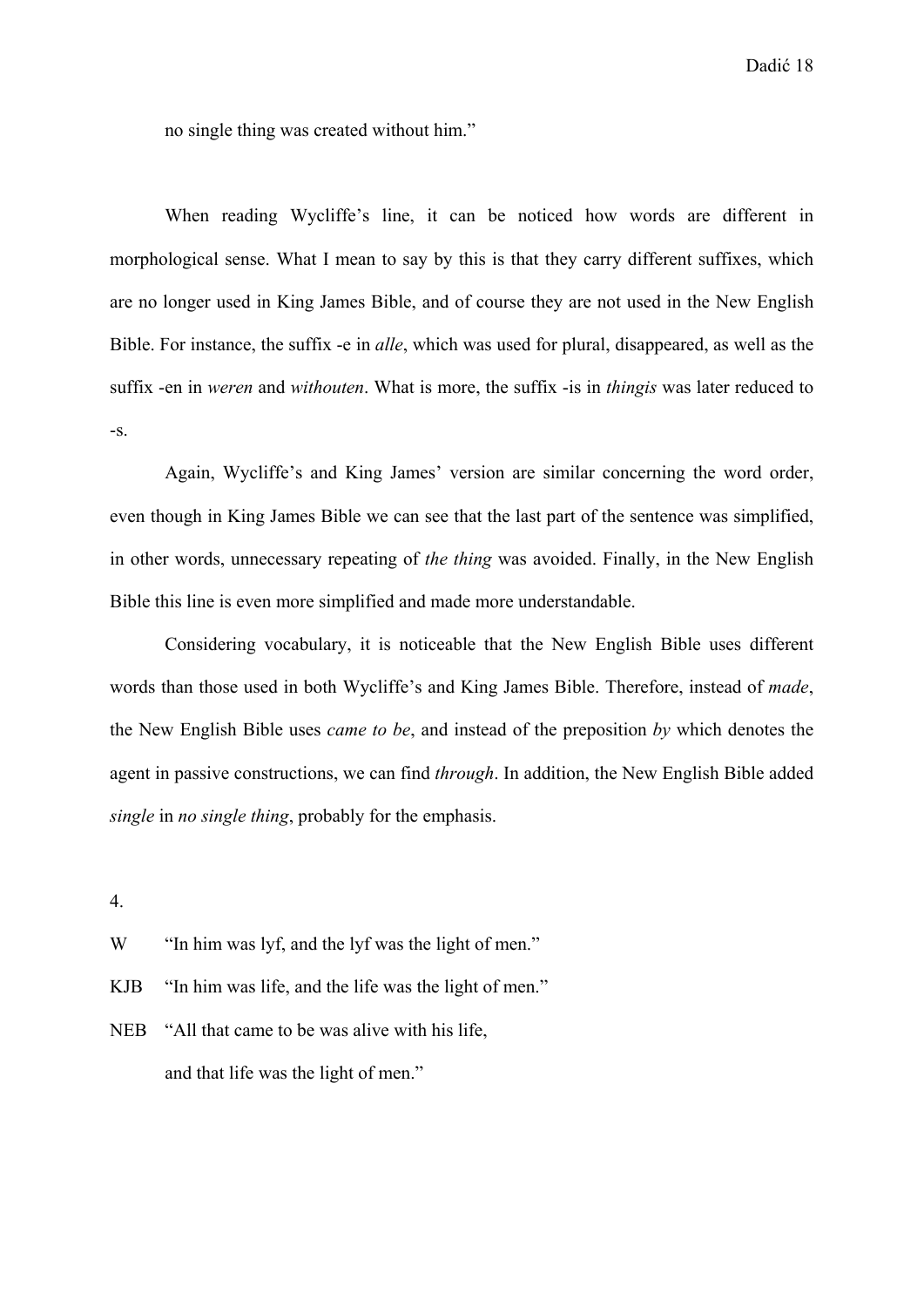In the fourth line, there are not significant morphological differences between Wycliffe's and King James' version. Namely, they only differ regarding the noun life, to which the suffix -e was added.

When looking at syntax, particularly the word order, in the first part of sentence, both in Wycliffe's and King James' Bible the subject *life* is placed after the verb, while in the New English Bible it is placed before the verb throughout the majority of the text.

Vocabulary differences occur in the New English Bible. Instead of *In him was life*, it is written *All that came to be was alive with his life*. Therefore, the line was expanded, probably again for the emphasis.

5.

W "And the light fchyneth in derkneff is, and derkneff is tooken not it."

KJB "And the light fhineth in darkneffe, and the darkneffe comprehended it not."

NEB "The light shines on in the dark,

and the darkness has never mastered it."

 To start with morphology, it can be noticed that in King James Bible, the morpheme -(e)th was still used for the third-person singular, even though from the beginning of the seventeenth century the suffix -s began to be used. (Algeo, 2010, 176) Therefore, as opposed to *shines*, in King James Bible *ʃhineth* can be found. Moreover, the word *darkness* carried the suffixes -is, in Wycliffe's, and -e, in King James' version. Those suffixes were later lost, and today we use the word darkness. Finally, in Wycliffe's line, old suffix -en appears, which was used to express a past action (*tooken*), and in King James Bible there is the modern suffix -ed (*comprehended*).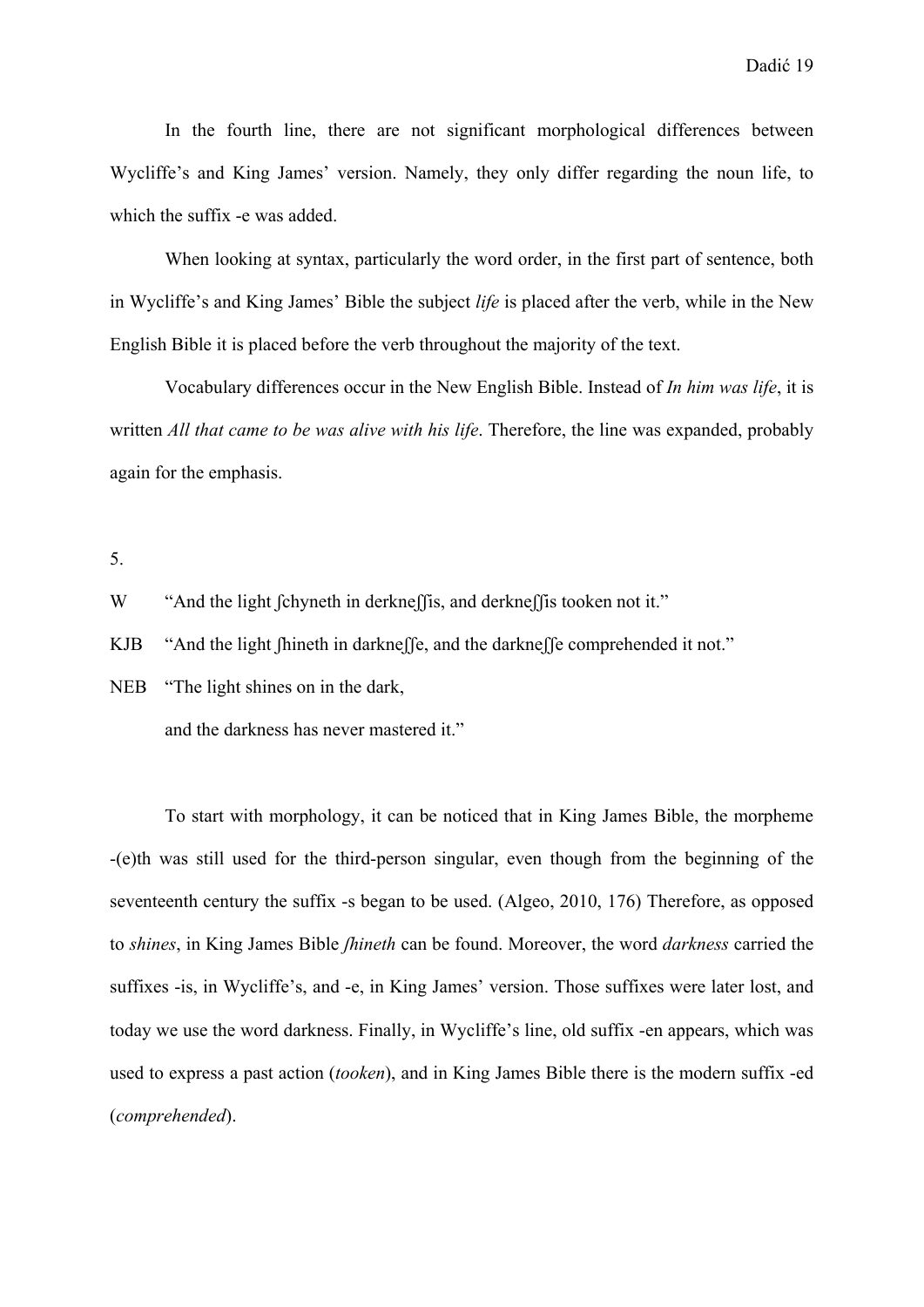Syntactically, Wycliffe's and King James Bible differ in the placement of the negative particle *not*. While Wycliffe placed it immediately after the verb, in King James' Bible it is placed at the end of the sentence. Both placements are not natural for contemporary speakers of English. More natural is to place the negative particle before the main verb; therefore in the New English Bible *never* is placed before *mastered*.

 Lexical differences can be seen in the last part of the sentence, where in each version a different verb has been chosen to express the meaning *to seize*. Therefore, Wycliffe used *tooken* that comes from Old English *tacan* 'to take, seize', in King James Bible *comprehended* was used, the verb coming from Latin *comprehendere* 'to unite, seize', and in the New English Bible *mastered* is use.

6.

W "A man was fent fro God, to whom the name was Jon."

KJB "There was a man ʃent from God, whoʃe name was John."

NEB "There appeared a man named John, sent from God;"

 In this line, only significant difference is different word order in the New English Bible where John is mentioned in the first clause, and the fact that he was sent from God is mentioned in the second one. In addition, instead of *was* (W, KJB), the New English Bible uses *appeared*.

7.

W "this man came into witneffing, that he fchulde bere witneffyng of the light, that alle men ʃchulden bileue by him."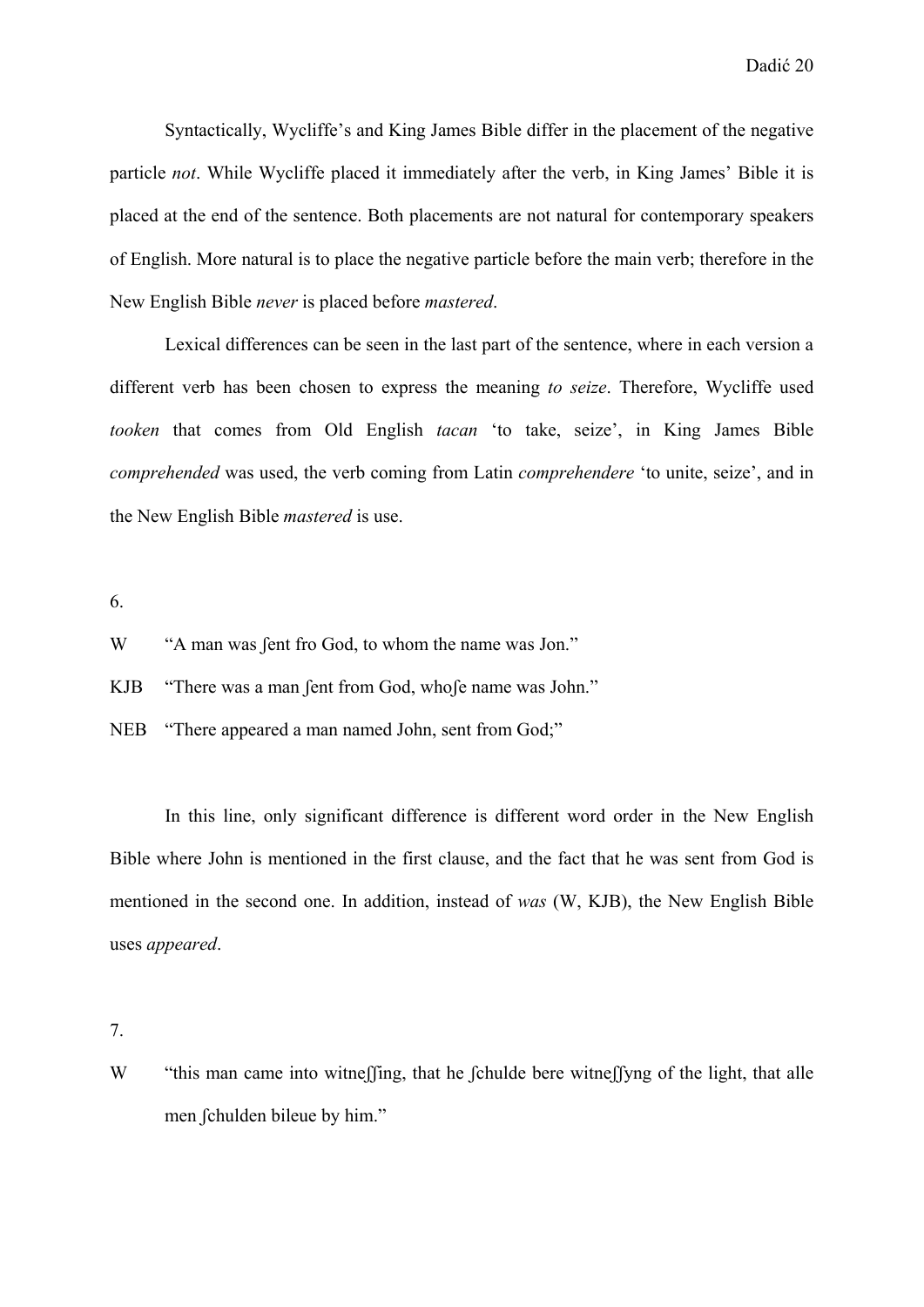KJB "The fame came for a witneffe, to beare witneffe of the light, that all men through him might beleeue."

NEB "he came as a witness to testify to the light, that all might become believers through him."

 Already mentioned morphemes -e and -en, typical of Middle English and found throughout Wycliffe's text, appear again in these lines. Some of them disappeared and were not used in King James Bible (W *alle*, KJB *all*), but some remained (W *bere*, KJB *beare*).

 Considering syntax, it can be noticed that Wycliffe combined infinitive form of a verb with the -ing participle. For example, he wrote *bere witne flyng* where today we would write *bear witness to*. What is more, Wycliffe combined the verb *bileu* 'believe' with the preposition *by*, while in the King James Bible the proposition *through* is used, as well as in the New English Bible.

8.

W "He was not the light, but that he fchulde bere witneffyng of the light."

KJB "Hee was not that light, but was fent to beare witneffe of that light."

NEB "He was not himself the light;

he came to bear witness to the light."

 In the eighth line, the interesting fact is that Wycliffe used longer phrases which were later shortened. In other words, Wycliffe wrote *he ʃchulde bere witneʃʃyng*, while in both the King James and the New English Bible that phrase is shortened to *to bear witness*. What is more, it can be noticed how the preposition that follows the phrase *to bear witness* changed from *of* to *to*.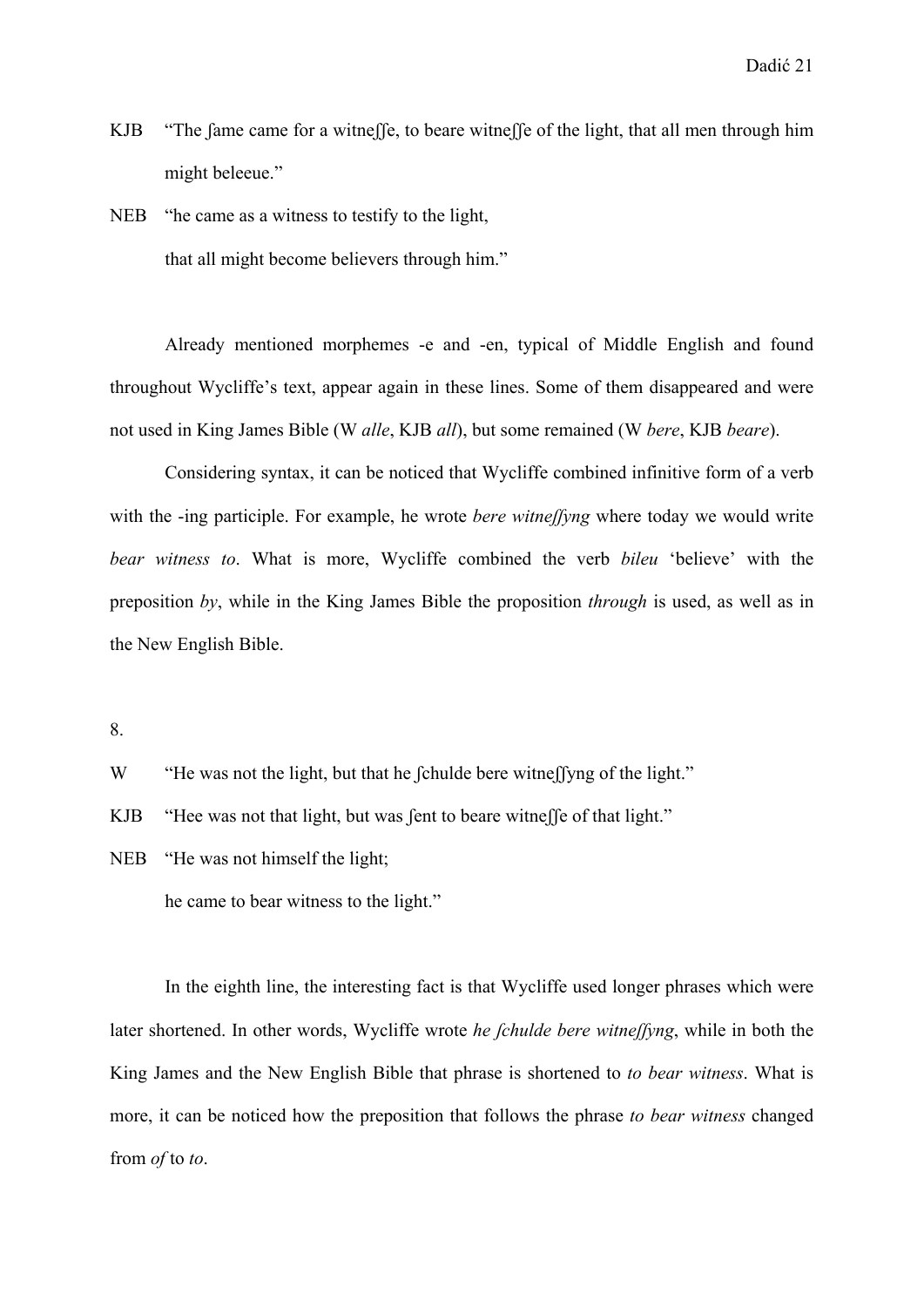Dadić 22

9.

W "Ther was a verey light, which lightneth ech man that cometh into this world."

KJB "That was the true light, which lighteth euery man that commeth into the world."

NEB "The real light which enlightens every man was even then coming into the world."

 In this line, the already mentioned suffixes for the third-person singular can be noted again, but lexical differences are more important here. Namely, in each version there are three different adjectives that modify the noun *light*. In Wycliffe's version, the adjective is *verey* that comes from Anglo-French *verrai*, Old French *verai* 'true, truthful, sincere'. In the King James Bible, there is the adjective *true* coming from Old English *triewe, treowe* meaning 'faithful, trustworthy'. Finally, in the New English Bible, the adjective that modifies the noun *life* is *real* that comes from Latin *realis* 'actual'.

10.

W "He was in the world, and the world was maad by him, and the world knew him not."

KJB "Hee was in the world, and the world was made by him, and the world knew him not."

NEB "He was in the world; but the world, though it owed its being to him, did not recognize him."

 Here, Wycliffe's and King James' version are almost identical. As in the fifth line, they both put negative particle *not* at the end of the sentence, behind the main verb. There are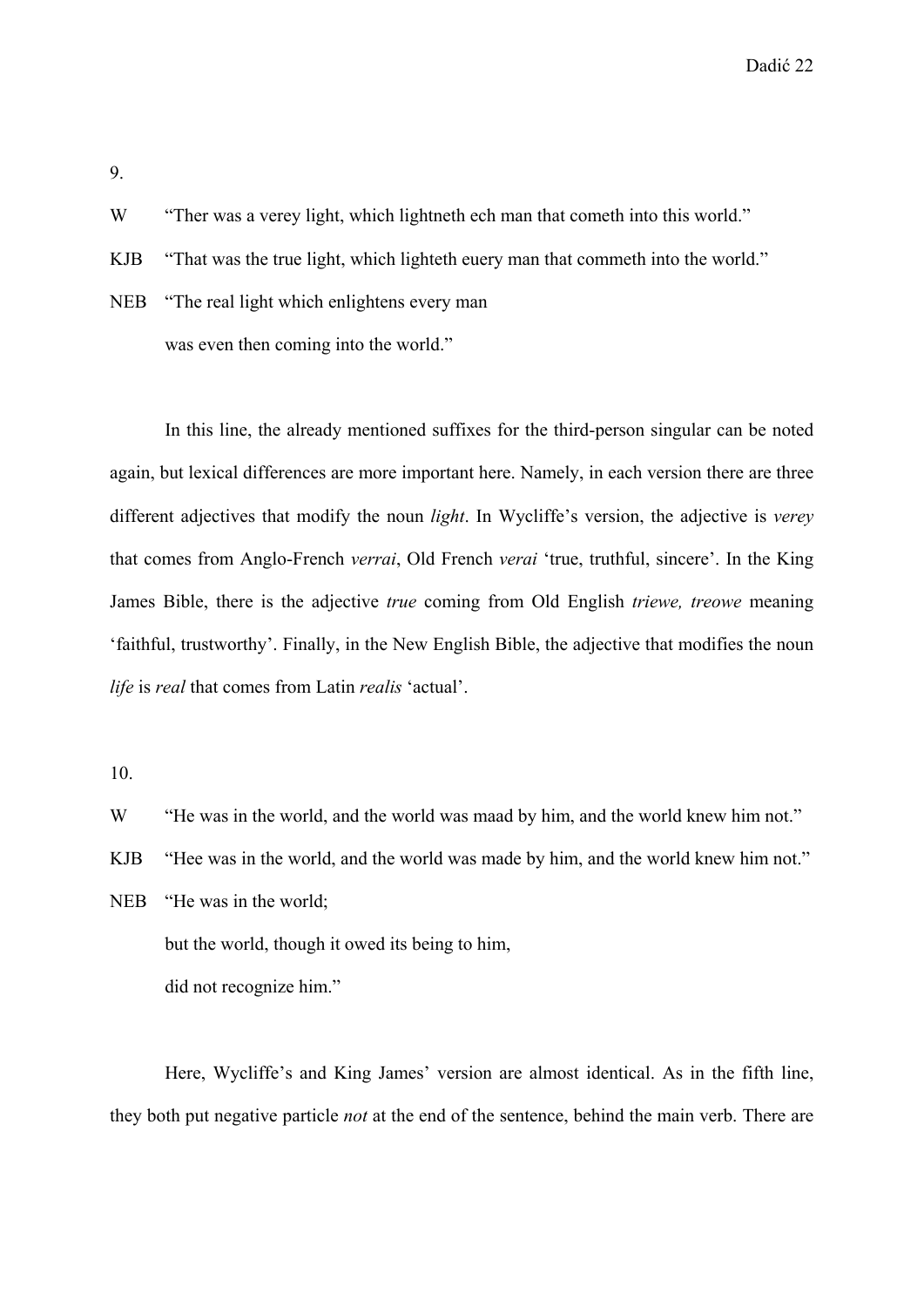not any morphological, syntactical, or lexical differences between them. Of course, they both differ from the New English Bible version in the word order and vocabulary.

11.

W "He came into hife owne thingis, and hife refeevueden him not."

KJB "Hee came unto his owne, and his owne receiued him not."

NEB "He entered his own realm, and his own would not receive him."

 Aside from already mentioned morphological characteristics (suffixes), vocabulary is interesting in this line. Namely, all three versions use the verb 'to receive' which is not of English origin. Namely, it comes from Old North French *receivre* 'to welcome or to accept'. What is more, each version used a different word to denote the people who did not receive Jesus. Wycliffe uses *hiʃe owne thingis*, in the King James Bible *his owne* is used, and in the New English Bible *his own realm* is used. The noun *realm* is interesting since it is not of English origin; it comes from Old French *reaume, roiaume* meaning 'kingdom'.

12.

- W "But hou manye euere refeevueden him, he gaf to hem power to be maad the fones of God, to hem that bileueden in his name:"
- KJB "But as many as receiued him, to them gaue hee power to become the fonnes of God, euen to them that beleeue on his name:"
- NEB "But to all who did receive him, to those who have yielded him their allegiance, he gave the right to become children of God,"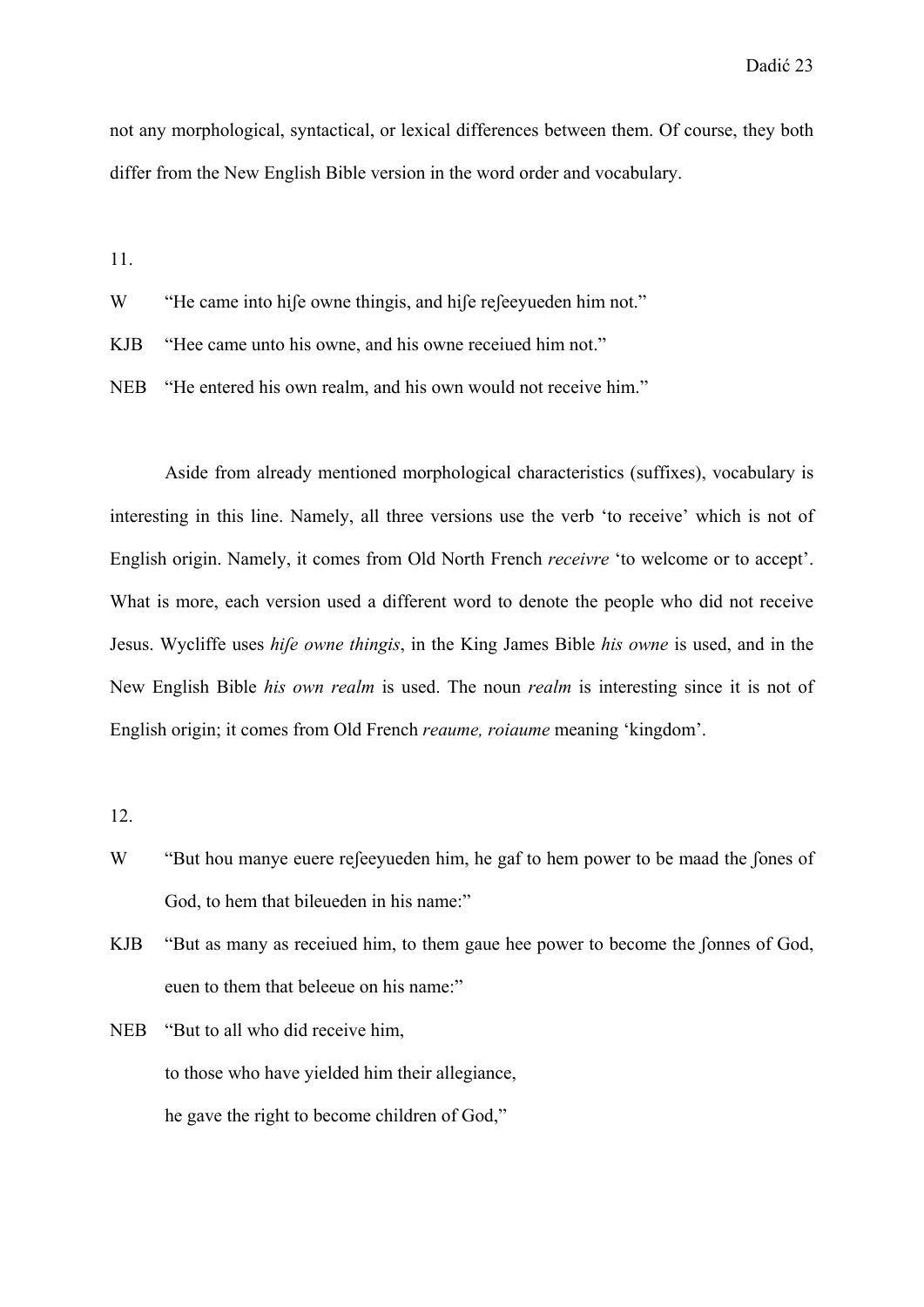Again, old plural suffixes -e and -en can be seen in Wycliffe's line, as well as the plural suffix -es in *ʃones*, which was later reduced to -s, that we use today. In addition to that, in Wycliffe's line there is the pronoun *hem* which shows the normal development of the Old English pronouns. (Baugh and Cable, 2005, 150) What is more, in the line from King James Bible the verb *beleeue* is followed by the preposition *on*, which is not used today as much as it was used in the 16<sup>th</sup> century. Nowadays, it is usually said 'to believe in' and 'to believe on' is peculiarity of theology.

 The New English Bible uses different vocabulary than Wycliffe's and the King James Bible. For instance, instead of writing 'to those that have believed in his name', it is written *to those who have yielded him their allegiance*. Again, in the line from the New English Bible there is a word of French origin that entered the English language, and that is the noun *allegiance*. It was formed in English from Anglo French *legaunce* 'loyalty of a liege-man to his lord'.

#### 13.

- W "the whiche not of blodis, neither of the wille of fleifch, neither of the wille of man, but ben borun of God."
- KJB "Which were borne, not of blood, nor of the will of the flefh, nor of the will of man, but of God."
- NEB "not born of any human stock, or by the fleshly desire of a human father, but the offspring of God himself."

 At the beginning of Wycliffe's line there is a combination of the definite article and the relative pronoun (*the whiche*). That relative pronoun *whiche* refers to people; therefore it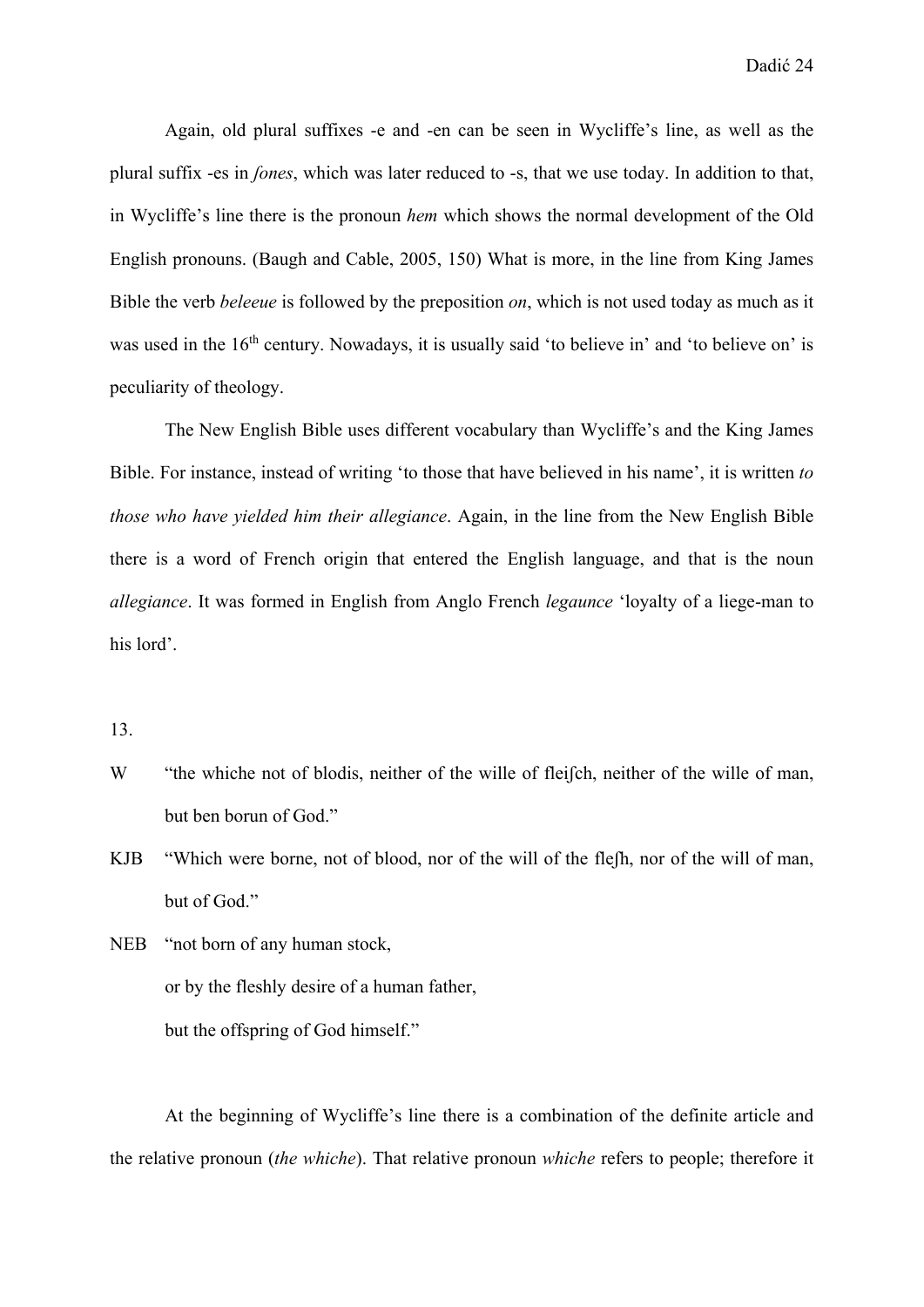had different usage than the modern pronoun *which*. This can be explained by the fact that in Middle English the relative pronouns *who* and *which* were used to refer to either persons or things. (Algeo, 2010, 133) Furthermore, in Wycliffe's line there is the irregular participle *borun* coming from Old English *boren*, and it can be noted how it changed into *borne* (KJV), which later lost the suffix -e, and became *born* (NEB).

14.

- W "And the word was maad man, and dwellide among us (and we han feyn the glorye of him, as the glorye of the oon bigetun fone of the fadir) ful of grace and of treuthe."
- KJB "And the Word was made fleʃh, and dwelt among us (and we beheld his glory, the glory as of the onely begotten of the Father) full of grace and trueth."
- NEB "So the Word became flesh;

he came to dwell among us,

and we saw his glory,

such glory as befits the Father's only Son,

full of grace and truth."

 Significant morphological differences can be seen between Wycliffe's and other two versions regarding the forms of past tense of the verb 'to dwell'. Namely, Wycliffe used *dwellide* and in that form a remnant of Old English suffixes -ede and -de can be noticed. In King James Bible, the form that we today use, *dwelt*, was already present. What is also interesting, is the fact that in Wycliffe's text, there is the use of analytical tenses, to be exact he used the present tense (*we han ʃeyn*), while in the King James Bible and the New English Bible past tense is used (KJB *beheld*, NEB *saw*).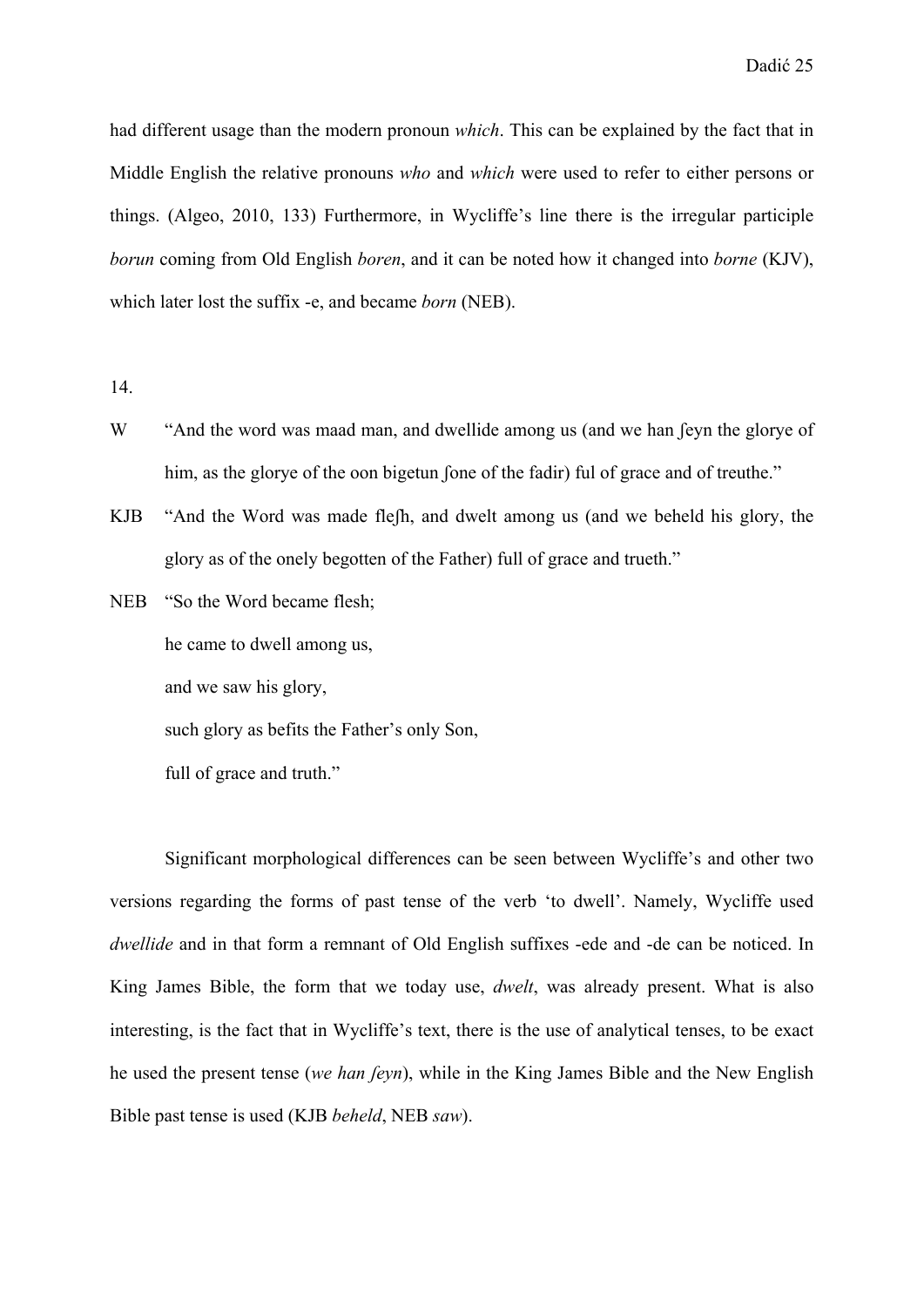In these lines, there are again some words of French origin that entered the English language. Those are *glory* and *grace*. The noun *glory* comes from Old French *glorie* 'splendour, magnificence', while the word *grace* is coming from Old French *grace* meaning 'pardon, mercy, favour'.

15.

- W "Jon berith witneffyng of him and crieth, and feith, this is whom I feide, he that fchal come aftir me, is maad bifore me, for he was tofore me."
- KJB "John bare witneffe of him, and cried, faying, This was he of whom I fpake, He that commeth after me, is preferred before me, for he was before me."
- NEB "Here is John's testimony to him:

he cried aloud,

'This is the man I meant when I said,

"He comes after me, but takes rank before me";

for before I was born, he already was.'"

 Morphological issues found in these lines have been already mentioned above. Namely, in Wycliffe's lines and lines from the King James Bible there are suffixes -eth, -th, and -e, which are gone long before the publishing of the New English Bible.

 However, there is a notable difference in these lines regarding the punctuation. It can be seen that in the New English Bible there are quotation marks used for direct speech. But, in Wycliffe's version and in King James Bible, there are not any quotations separating direct from indirect speech.

 Finally, there are some lexical differences between these versions. Firstly, each version differently translated the part after the clause *he that comes after me*. Wycliffe wrote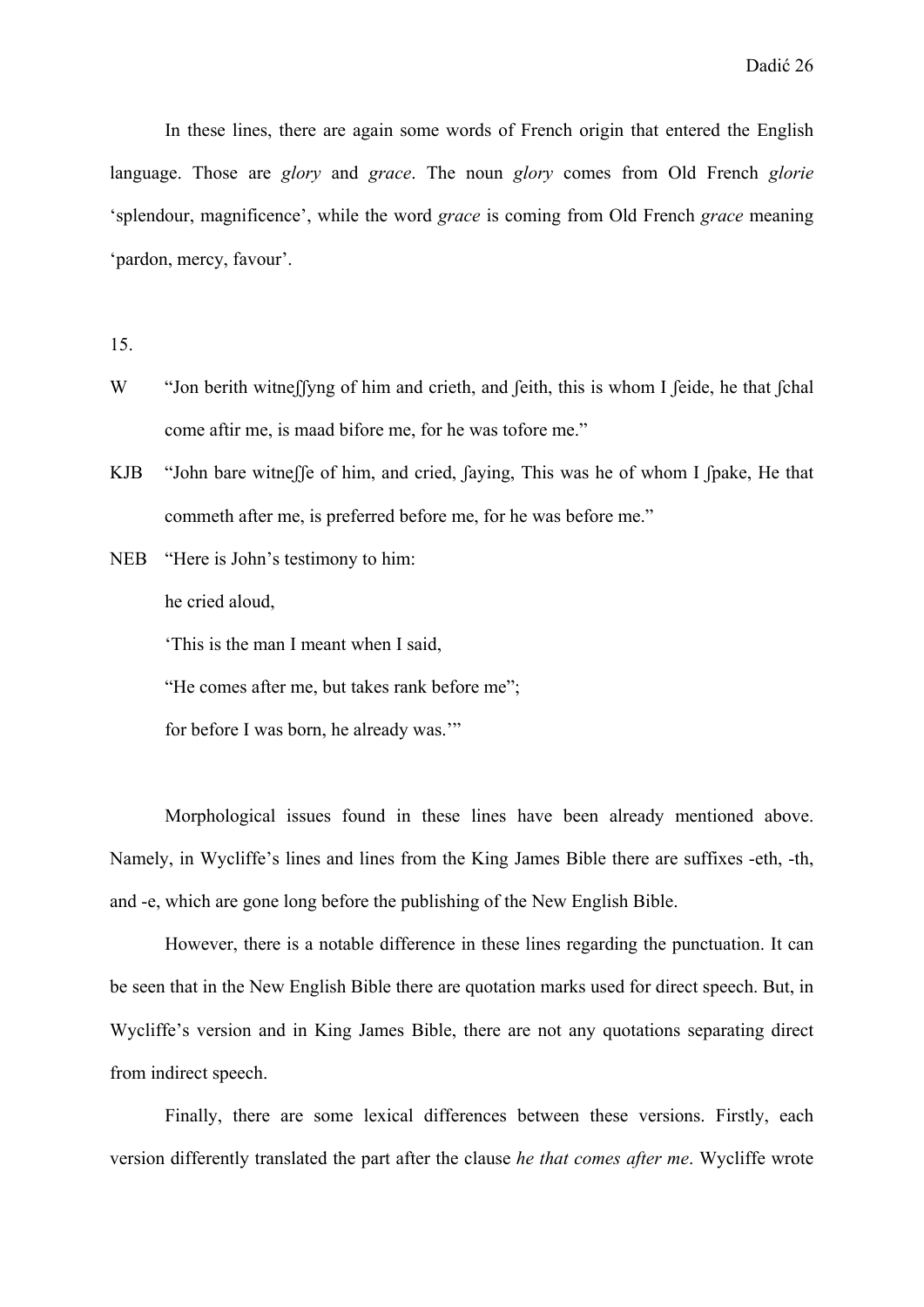*is maad before me*, but the verb *make* does not have the same meaning here, as it has today. In Wycliffe's line, it means 'he has a higher rank than I', as well as the word *preferred* used in the King James Bible. What is more, the word *ʃchal* used by Wycliffe, does not express obligation, but future action. Namely, this shifting of the sense happened in Middle English when the notion of futurity was included. Lastly, there is a word in these lines that is of French origin – the verb *cry*. It is coming from Old French *crier* meaning 'to wail'.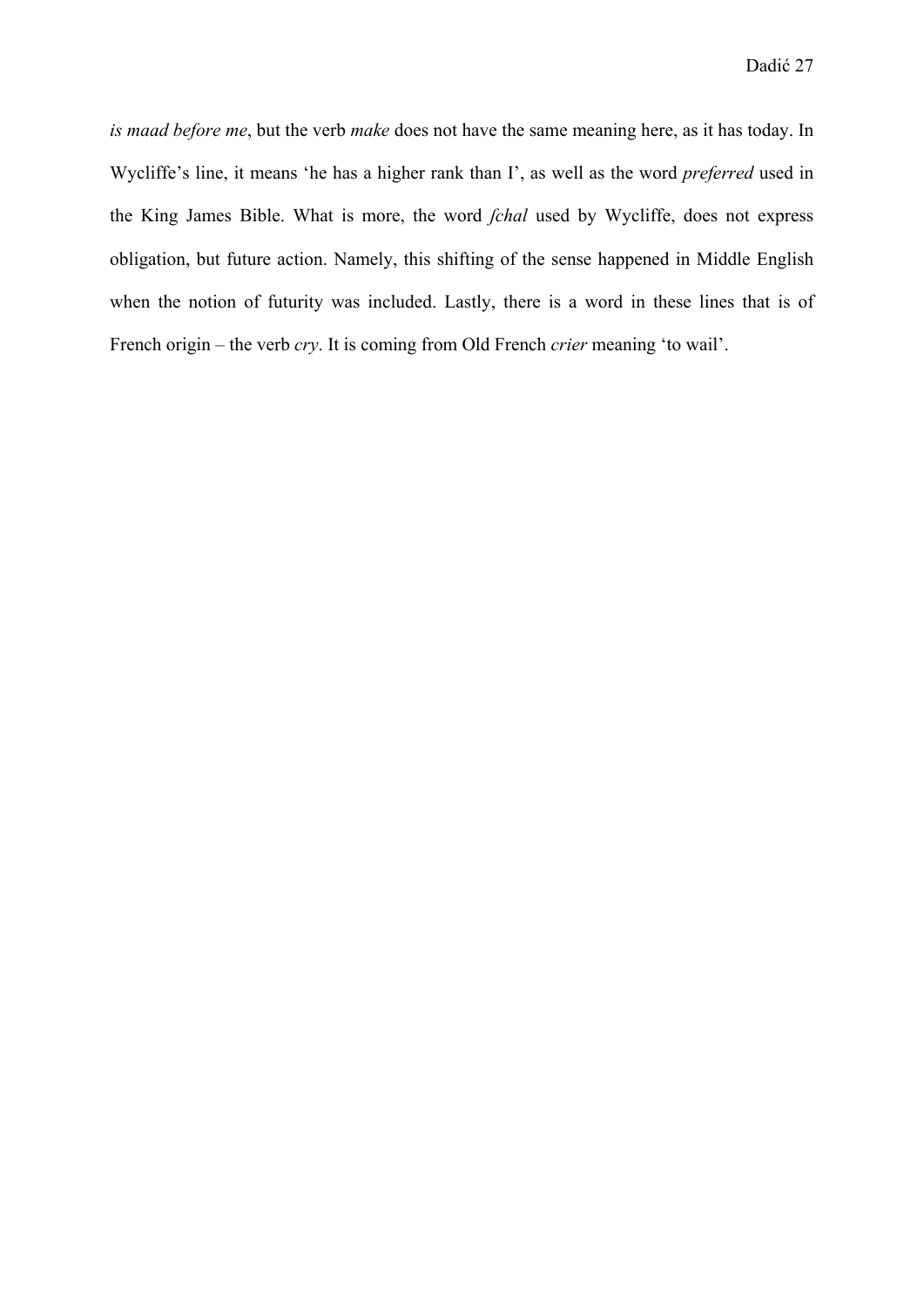Dadić 28

4. Results of the linguistic analysis

 Having analysed the first fifteen lines of the Prologue to the St John's Gospel, it can be concluded that Wycliffe's, the King James and the New English Bible both share similarities and differences concerning morphology, syntax and vocabulary. The most noticeable fact is that the New English Bible differs to a large degree from both Wycliffe's and the King James Bible since it is written in the Contemporary Modern English. On the other side, Wycliffe's Bible and the Authorized Version share more similarities than differences.

 The most significant morphological characteristic that is shared by Wycliffe's and the King James Bible is the usage of the suffixes -eth, used for the third-person singular, and -e, used at the end of words such as *beare*. Those suffixes are not present in the New English Bible since they disappeared a long time before it was published. Despite the fact that they share those two suffixes, Wycliffe's and the King James Bible also differ morphologically. Namely, the Authorized Version does not use the old suffix -en to express a past action, but -ed, and in that sense it is more similar to the New English Bible.

 Concerning syntax, mostly word order, it can be concluded that Wycliffe's Bible and the King James Bible share more similarities and differ greatly from the New English Bible. One of the most noticeable differences concerns the placement of the negative particle *not*. In Wycliffe's and the King James Bible it is placed after the main verb, while in the New English Bible it occupies the place before the verb, which is more natural for the modern English speaker.

 As it was the case with syntactical characteristics, Wycliffe's and the King James Bible share similar vocabulary, while the New English Bible uses different words and phrases in some parts. It is also important to say that in some lines every Bible uses a word of different origin, as it was the case with the adjectives modifying the noun *light*. Wycliffe used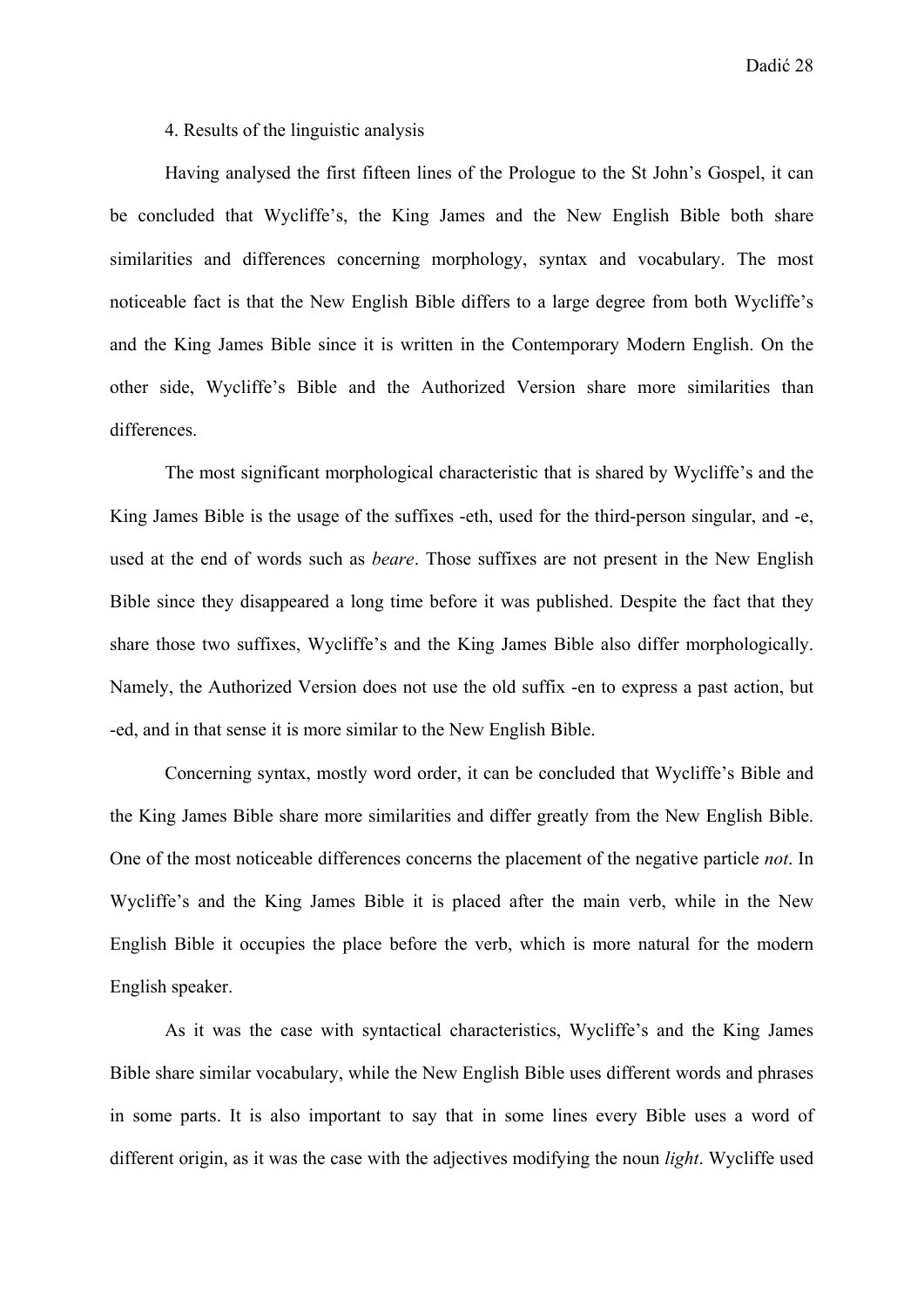the adjective coming from Old French, in the King James Bible the Old English adjective is used, and the New English Bible contains the adjective coming from Latin.

 Finally, aside from mentioned morphological, syntactical and lexical differences, these Bibles also differ in some other aspects. Namely, the most noticeable difference between the Bibles is that the New English Bible is written in verse, as opposed to Wycliffe's and the King James Bible. What is more, the New English Bible capitalizes each letter in the beginning of the Prologue to the St John's Gospel. All in all, the characteristics of the New English Bible make it differ greatly from both earlier versions.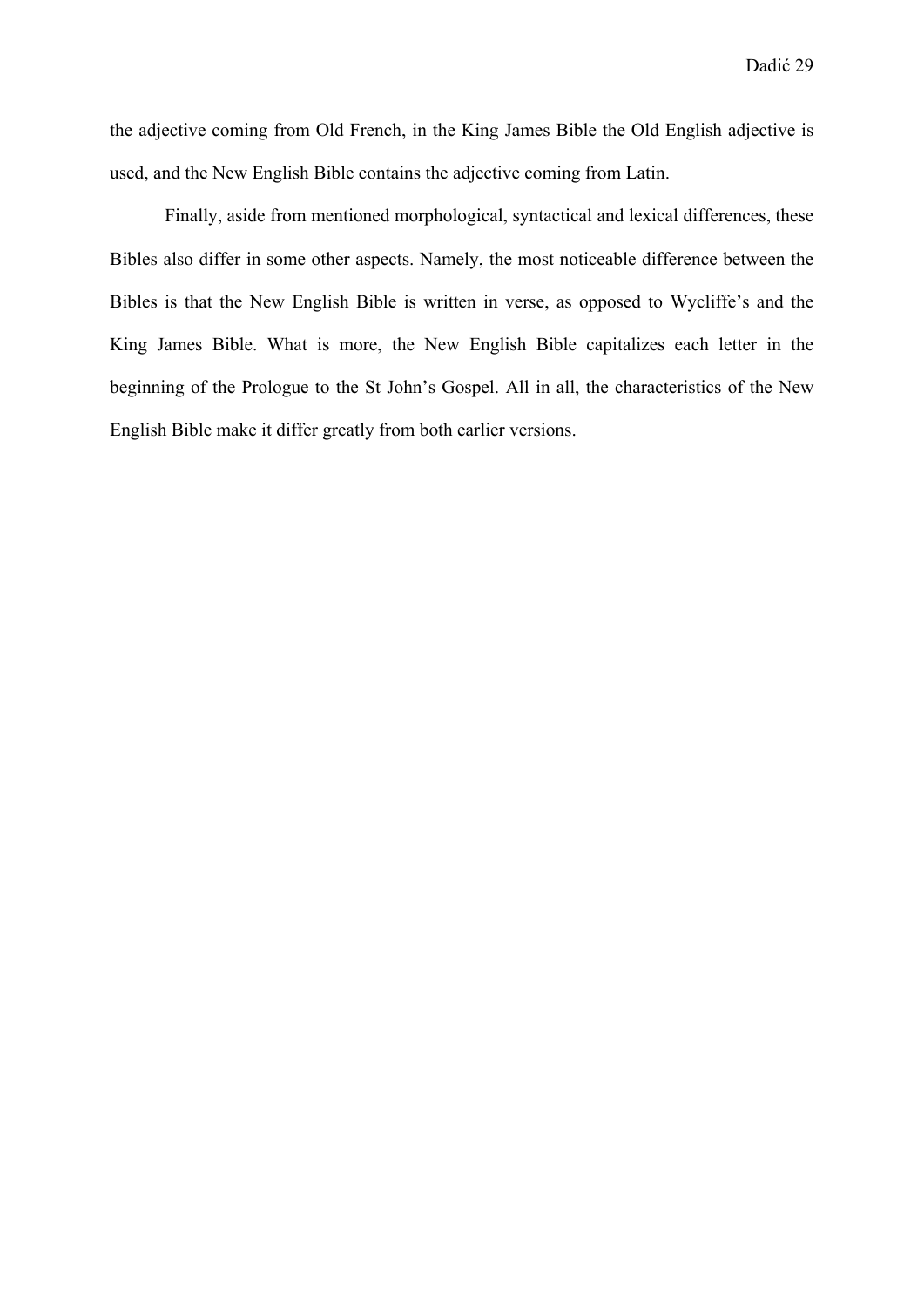5. Biblical phrases and quotations used today

 It is certain that all Bible translations influenced the English language greatly. A great number of different phrases have entered English language and are still used in everyday speech. Many experts in Bible agree that the King James Bible had the greatest influence. David Crystal wrote in his book *Begat* that "no other translation reached so many people over so long a period as King James" and that "this probably explains why so many of its usages entered public consciousness" (Crystal, 2010, 9). The King James Bible has given us numerous allusions and quotations and it has been quoted in literature and in conversation for centuries. It is important to say that these quotations, phrases, and allusions are not used only in religious contexts, but in all range of contexts, from political to everyday. Some of the well-known quotations from the King James Bible are presented in the table above.

| <b>GENESIS</b>    | Be fruitful, and multiply, and replenish the earth                    |
|-------------------|-----------------------------------------------------------------------|
|                   | bone of my bones and flesh of my flesh                                |
| <b>EXODUS</b>     | Let my people go                                                      |
|                   | the burning bush; the golden calf; a land flowing with milk and honey |
|                   | Eye for eye, tooth for tooth                                          |
| <b>ISAIAH</b>     | For unto us a child is born, unto as a son is given                   |
| <b>MATTHEW</b>    | Repent ye: for the kingdom of heaven is at hand                       |
| <b>LUKE</b>       | Judge not, and ye shall not be judged                                 |
| <b>JOHN</b>       | In the beginning was the Word                                         |
|                   | I am the way, the truth, and the life                                 |
| <b>REVELATION</b> | And I saw a new heaven and a new earth: for the first heaven and the  |
|                   | first earth were passed away                                          |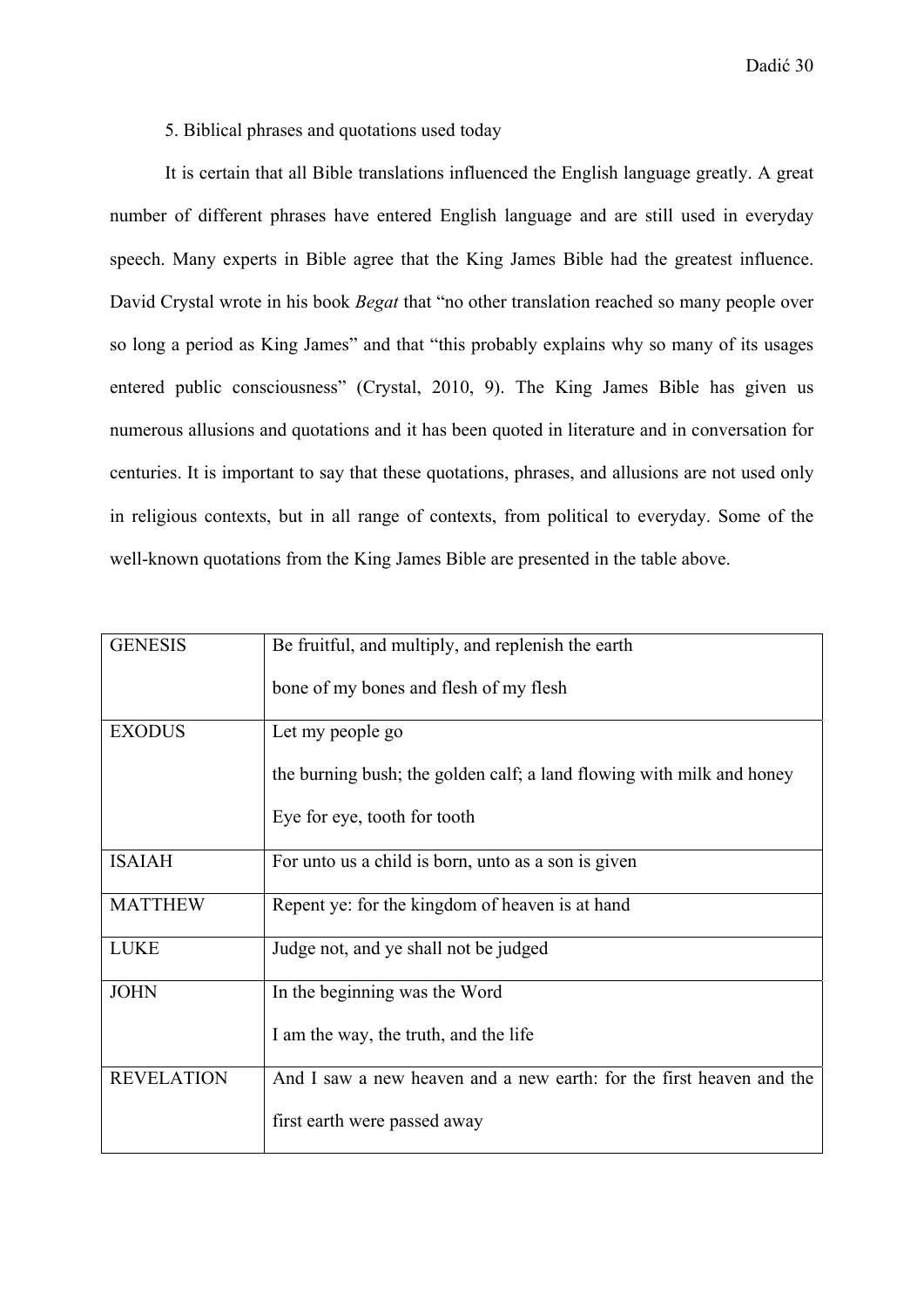Aside from these quotations, in modern English there are words, names, noun phrases, linking statements, and proverb-like phrases that come from the Authorized Version. For instance, words such as *beget, apostle,* and *talent*, and noun phrases *broken reed*, *burnt offering*, and *fatted calf* were all adopted from the King James Bible. What is more, personal names like *Ruth*, *Rebecca*, *Simon*, and *Samuel*, and linking statements *and it came to pass*; *I looked, and behold*; and *then he answered and said* also come from the King's Bible. Finally, some of proverb-like phrases taken from the Authorized Version are *a word in season*, *gird up your loins*, *don't hide your light under a bushel*, *not my brother's keeper*, and *a multitude of sins*. (McArthur, 1998, 77)

 What is more, the old saying *a leopard cannot change its spots* also comes from the Bible, since in the Book of Jeremiah it can be found "Can the Ethiopian change his skin, or the leopard his spots?" In addition, the expressions *like a lamb to the slaughter*, *to move mountains*, *the writing on the wall, honour thy father and mother*, *left hand know what thy right hand doeth* and *to cast pearls before swine* are all taken from the Bible and are used in a range of contexts today.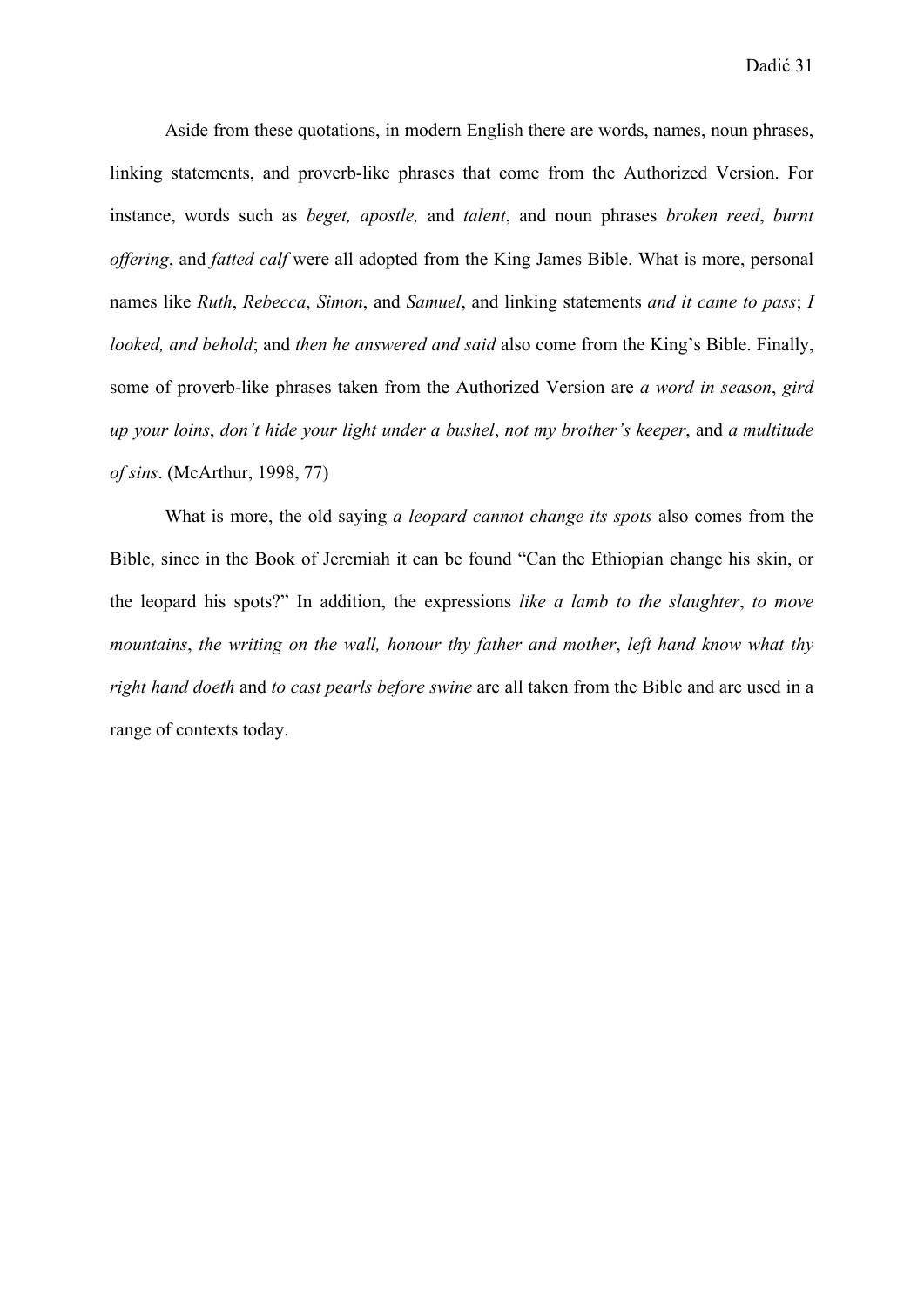Dadić 32

#### Conclusion

 Taking everything into consideration, it can be concluded that the history of Bible translations has been very rich. With John Wycliffe and his Bible version, a new era started – the era of Bible translations. Some of them made a greater impact and influenced the following versions to a larger degree than others. However, each version is worthy of mentioning and studying since it can be helpful in researching the process of developing of the English language.

 Each version offers an insight into the characteristics of English that was used when that version was published. Therefore, while studying Bible translations from Wycliffe's time to modern era, we are actually studying the process of evolving of the English language from the Middle English period to the period of Contemporary Modern English. By analysing the same text taken from Bibles that were written in different periods, we become aware of all phonological, morphological, syntactical, or lexical changes that occurred in English over a period of time. And, what is most important, we become aware of the fact that linguistic change is inevitable.

 The analysis of the Prologue to the St John's Gospel taken from Wycliffe's, the King James and the New English Bible made it possible to see in which aspects are they similar and in which they differ. In the results of the analysis, it was noted that Wycliffe's and the King James Bible share more similarities in morphological, syntactical and lexical aspects, and differ greatly from the New English Bible.

 Even though the English language has changed significantly since the publishing of Wycliffe's and King James Bible, a larger number of phrases and allusions entered English and did not got lost in the process of developing of the English language. Considering that those phrases, quotations, and allusions come from Bibles, a person could think that they would be used only in religious contexts. However, the great amount of influence that Bible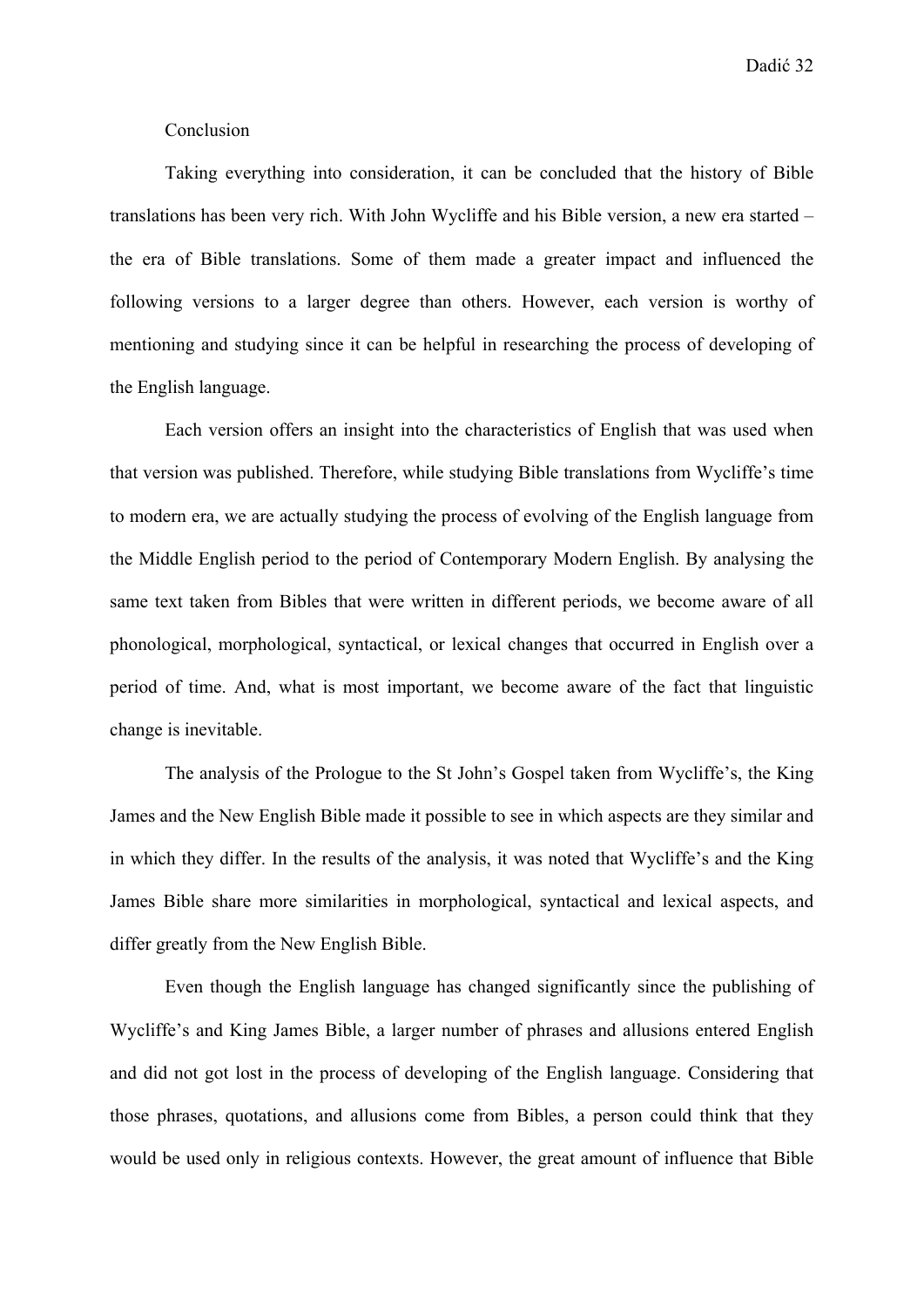had on the English language and on the people around the world can be seen in the fact that Biblical phrases are used not only in religious contexts but in everyday conversations, and in the fact that those phrases will probably not disappear soon.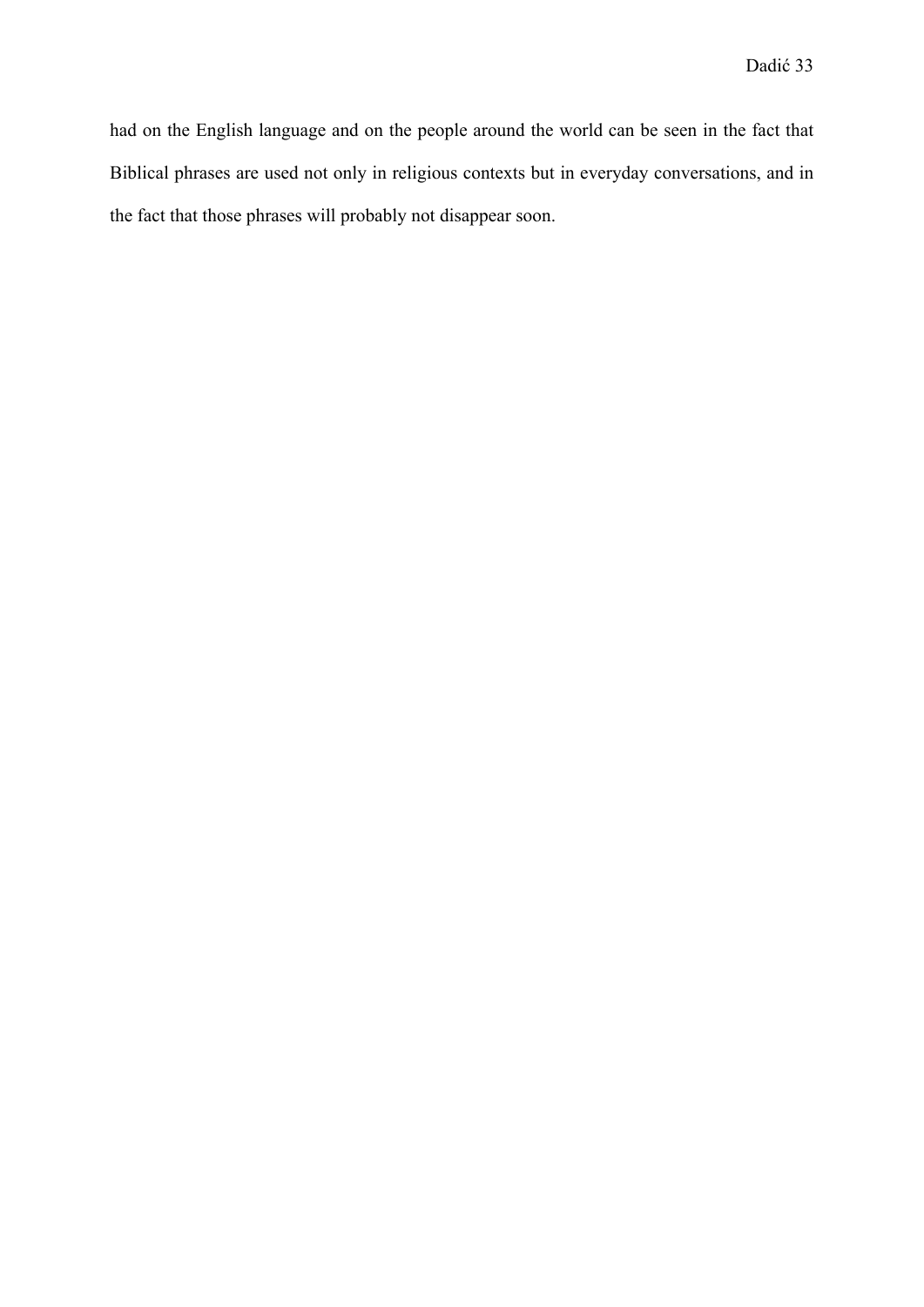#### Works Cited

Edgar, Andrew. *The Bibles of England: a plain account for plain people of the principal versions of the Bible in English*. Nabu Press, 2010.

Lewis, John. *A Complete History of the Several Translations of the Holy Bible, and New Testament Into English*, *Both in Ms, and in Print: And of the most Remarkable Editions of them since the Invention of Printing*. Forgotten Books, 2016.

Bruce, Frederick F. *The English Bible: a history of translations*. Oxford University Press, 1961.

Andrews, Edward D. *The Complete Guide to Bible Translation: Bible Translation Choices and Translation Principles.* Christian Publishing House, 2016.

Geisler, Norman L., and Nix, William E. *A General Introduction to the Bible*. Moody Press, 1968.

Wallace, Daniel B. *The History of the English Bible*. Lancaster Bible College, 2001. Lecture. 1<sup>st</sup> part.

Crystal, David. *Begat. The King James Bible & the English Language*. Oxford University Press. 2010.

McArthur, Tom. *Concise Oxford Companion to the English Language*. Oxford University Press. 1998.

Algeo, John. *The Origins and Development of the English Language*. Sixth Edition.

Wadsworth, Cengage Learning. 2010.

Harper, Douglas. *Online Etymology Dictionary*. 2001-2017. *www.etymonline.com*

Baugh, Albert C, and Cable, Thomas. *A history of the English Language.* Fifth Edition. Routledge. 2002.

Wycliffe, John. *New Testament.* Manuscript. 1385. *http://www.greatsite.com/facsimilereproductions/wycliffe-1385.html*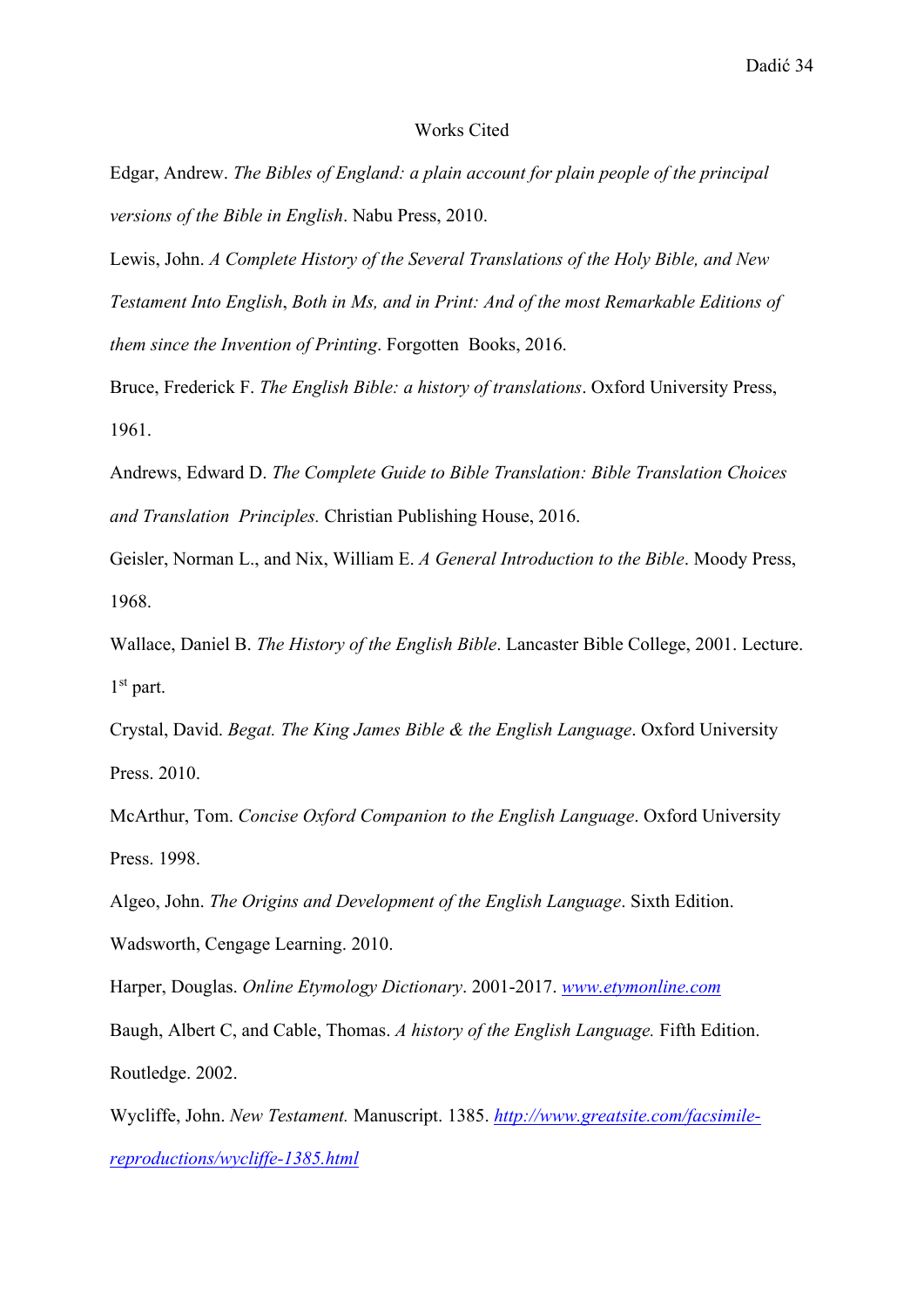*The King James Bible http://www.bl.uk/onlinegallery/sacredtexts/kingjames.html The New English Bible http://www.katapi.org.uk/katapiNSBunix/NEB/NEBTextByBC.php*